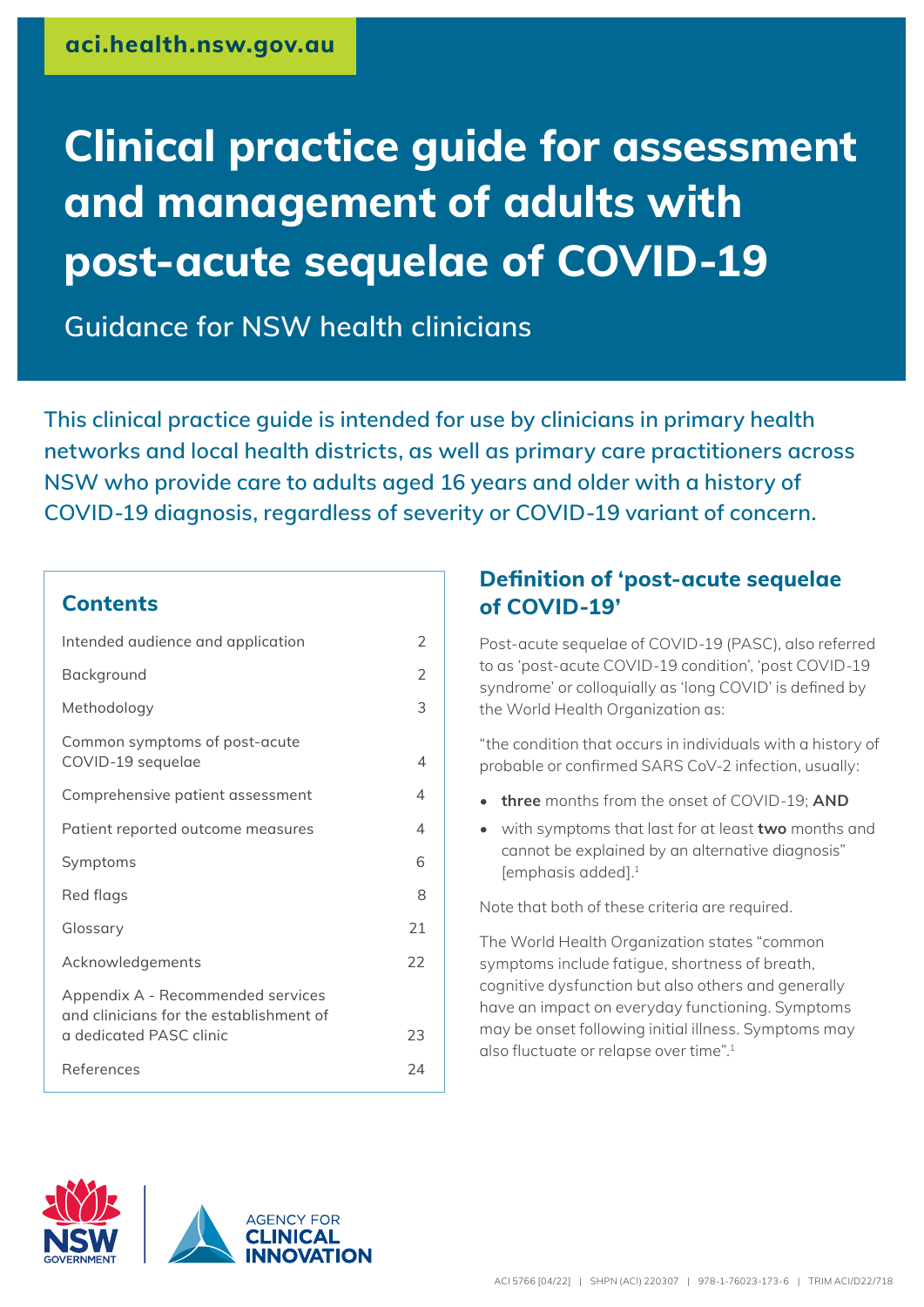### <span id="page-1-0"></span>**Intended audience and application**

This clinical practice guide is intended for use by clinicians in primary health networks and local health districts, as well as primary care practitioners across NSW who provide care to adults aged 16 years and older with a history of COVID-19 diagnosis, regardless of severity or COVID-19 variant of concern. People may initially present to emergency departments, specialist post-COVID-19 clinics, specialist services (e.g. rehabilitation or respiratory medicine), primary care or general practices with ongoing symptoms that require further assessment, investigation, management and/or referral.

This guide is designed to minimise the risk of fragmented delivery of care, avoid potential overinvestigation and overtreatment, and identify people who would benefit from further assessment and management. People should be referred to the most appropriate clinic, service, or clinician for management of their unique set of symptoms and personal circumstances.

This information is not a substitute for healthcare providers' professional judgment and is intended to provide additional guidance for the assessment and management of PASC after usual clinical assessment and care. Specific information about the individual patient and consultation with other medical specialties must be considered as appropriate.

**It is important to note that the evidence base on the assessment and management of PASC continues to evolve. This document represents a living document that will continue to be updated in line with emerging evidence.**

### **HealthPathways**

This guide is consistent with the HealthPathway *Post COVID-19 Conditions* and the Royal Australian College of General Practitioners document **[Caring for patients](https://www.racgp.org.au/FSDEDEV/media/documents/RACGP/Coronavirus/Post-COVID-19-conditions.pdf)  [with post-COVID-19 conditions](https://www.racgp.org.au/FSDEDEV/media/documents/RACGP/Coronavirus/Post-COVID-19-conditions.pdf)**. 2 The HealthPathway was originally developed in 2020 in collaboration with the NSW COVID-19 Rehabilitation Community of Practice. It has been adopted with local adaptation in most primary health networks across NSW for use by general practitioners and practice nurses.

### **Background**

At the time of writing, current evidence suggests approximately 10-20% of people experience a variety of mid and long-term effects after they recover from their acute COVID infection.3 The prevalence of PASC in those infected with the Omicron variant, first detected in South Africa in November 2021, remains uncertain with studies ongoing.

Common symptoms are listed in Table 1. Significant physical, psychological and cognitive impairments may persist despite clinical resolution of the infection.4-6

The recommended management and model of care for people diagnosed with COVID-19 in the first 12 weeks post-diagnosis is outlined in the NSW Health document **[Management of adults with COVID-19 in](https://www.health.nsw.gov.au/Infectious/covid-19/communities-of-practice/Pages/guide-mgmt-adult-post-acute.aspx)  [the post-acute phase – a model of care for NSW](https://www.health.nsw.gov.au/Infectious/covid-19/communities-of-practice/Pages/guide-mgmt-adult-post-acute.aspx)  [Health clinicians](https://www.health.nsw.gov.au/Infectious/covid-19/communities-of-practice/Pages/guide-mgmt-adult-post-acute.aspx)**. 7 This guide represents an evolution of that model of care, covering the ten most frequently reported symptoms of PASC in currently available peer-reviewed evidence.

**This document is not intended to provide a prescriptive model of care. Instead, this guide provides advice to clinicians on various assessment tools, management strategies and indicators for referral for people experiencing symptoms.** 

### **The effect of vaccination on prevalence of symptoms**

International evidence suggests the incidence and severity of PASC is reduced when patients have received COVID-19 vaccination. A study from the United Kingdom of 1.2 million adults found the odds of having COVID-19 symptoms 28 days or more post-infection was halved by having two vaccine doses.8 A similar study in the United States found patients who received at least one vaccine dose prior to their diagnosis with COVID-19 were 7-10 times less likely to report two or more PASC symptoms, compared to unvaccinated patients.<sup>9</sup>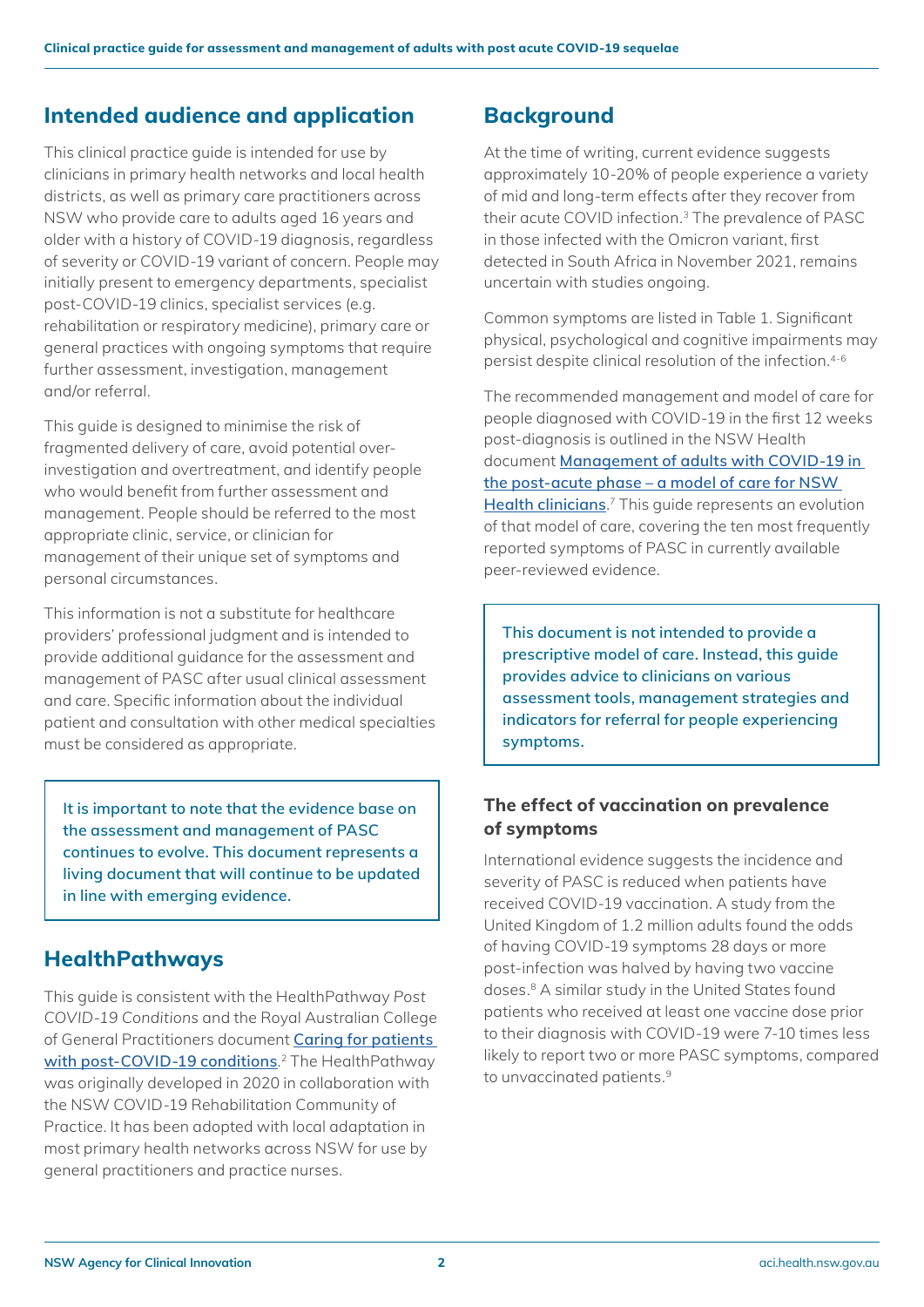#### <span id="page-2-0"></span>**Models of care**

As highlighted above, this guide is not intended to provide a model of care. This clinical practice guide is designed to minimise the risk of fragmented delivery of care, avoid potential over-investigation and overtreatment, and identify people who would benefit from further assessment and management.

Assessment and management of PASC symptoms requires a comprehensive assessment that balances the need for appropriate assessment and management, while limiting unnecessary investigations. The challenge is to determine who would benefit from further investigations and specialist involvement. People should be referred to the most appropriate clinic, service or clinician for management of their unique set of symptoms and personal circumstances.

Many patients will have multiple symptoms and a multi-specialty or multidisciplinary approach may be required to ensure integrated, consistent, and appropriate care while avoiding unnecessary interventions and overtreatment.

Districts and networks may support care of people with PASC in a range of ways, including:

- Referrals to a person's general practitioner, providing escalation pathways for referrals back to specialist services as required
- Access to care through existing services, such as integrated or chronic care teams
- Establishment of PASC clinics to provide this holistic, multidisciplinary, integrated approach

Those people who were treated in intensive care units (ICUs), those who have required high levels of respiratory support or suffered complications, such as sepsis or thromboembolism, are more likely to require access to multidisciplinary PASC clinics. The initial follow-up for people who have been diagnosed with moderate to severe COVID-19 is defined and further outlined in **[Management of adults with COVID-19 in](https://www.health.nsw.gov.au/Infectious/covid-19/communities-of-practice/Pages/guide-mgmt-adult-post-acute.aspx)  [the post-acute phase – a model of care for NSW](https://www.health.nsw.gov.au/Infectious/covid-19/communities-of-practice/Pages/guide-mgmt-adult-post-acute.aspx)  [Health clinicians](https://www.health.nsw.gov.au/Infectious/covid-19/communities-of-practice/Pages/guide-mgmt-adult-post-acute.aspx)**, the scope of which is limited to the first 12 weeks post-diagnosis.<sup>7</sup>

Appendix A contains a list of recommended services and clinicians for the establishment of a dedicated PASC clinic.

Regardless of the model of care used, emphasis should be based on comprehensive patient assessment, including physical, cognitive, psychosocial and psychological assessment with multidisciplinary input. Taking a shared decision-making approach will support consistent care delivery and foster selfmanagement.10

**As people with PASC are likely to present to their general practitioner (or primary care provider) in the first instance, a well-integrated and supportive model of care underpinned by involving and communicating with general practitioners is required.**

### **Methodology**

This guide is based on current evidence and informed by expert clinical consensus of a team of senior clinicians from the following disciplines: multidisciplinary rehabilitation, respiratory medicine, primary care, general practice, geriatric medicine, psychiatry, cardiology, and allied health disciplines including occupational therapy, physiotherapy and psychology.

The document has been informed by the work of the NSW COVID-19 Critical Intelligence Unit including:

- **[Living evidence table post acute sequelae of](https://aci.health.nsw.gov.au/covid-19/critical-intelligence-unit/post-acute-sequelae)  [COVID-19](https://aci.health.nsw.gov.au/covid-19/critical-intelligence-unit/post-acute-sequelae)**<sup>11</sup>
- **[Post-acute sequelae SARS-CoV-2 evidence](https://aci.health.nsw.gov.au/__data/assets/pdf_file/0015/642120/Evidence-Check-Post-acute-sequelae-SARSCoV2.pdf)  [check](https://aci.health.nsw.gov.au/__data/assets/pdf_file/0015/642120/Evidence-Check-Post-acute-sequelae-SARSCoV2.pdf)**<sup>12</sup>
- **[Post-acute and sub-acute COVID-19 care](https://aci.health.nsw.gov.au/__data/assets/pdf_file/0008/685097/Evidence-Check-Post-acute-and-subacute-COVID-19-care.pdf)  [evidence check](https://aci.health.nsw.gov.au/__data/assets/pdf_file/0008/685097/Evidence-Check-Post-acute-and-subacute-COVID-19-care.pdf)**<sup>13</sup>
- **[Breathlessness post COVID-19](https://aci.health.nsw.gov.au/__data/assets/pdf_file/0004/723613/Evidence-Check-Breathlessness-post-COVID-19.pdf)**<sup>14</sup>

**It is important to note that the evidence base on the assessment and management of PASC continues to evolve. This document represents a living document that will continue to be updated in line with emerging evidence.**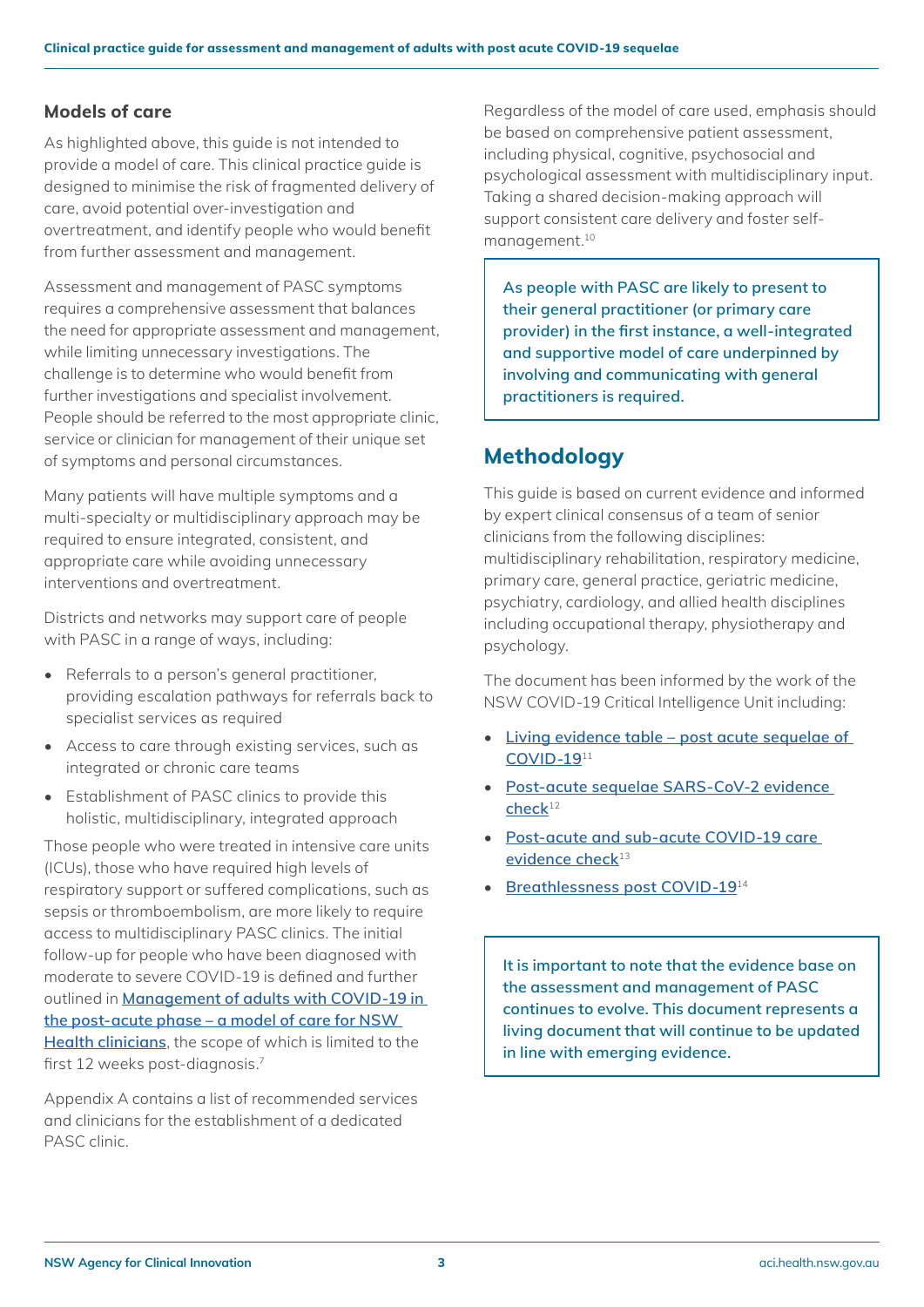### <span id="page-3-0"></span>**Common symptoms of post-acute COVID-19 sequelae**

There are a number of factors associated with an increased risk of PASC:

- Hospitalisation or severity of symptoms during the acute phase of illness
- Age over 65
- Pre-existing comorbidities particularly asthma, cardiovascular disease, diabetes and dementia
- Frailty (assessed by use of the **[clinical frailty](https://www.bgs.org.uk/sites/default/files/content/attachment/2018-07-05/rockwood_cfs.pdf)  [scale](https://www.bgs.org.uk/sites/default/files/content/attachment/2018-07-05/rockwood_cfs.pdf)**) 15
- Moderate to severe obesity, measured as a body mass index greater than or equal to 30
- COVID-19 vaccination status at the time of acute illness
- Increase of inflammatory markers (from baseline) during primary infection
- Female sex $16-18$

The mechanisms that lead to PASC are still poorly understood and are under ongoing study – these mechanisms may be singular or multifactorial. Possible causes include organ dysfunction as a consequence of the acute illness, a persistent hyper-inflammatory state, cerebrovascular disease, cerebral hypoxia, adverse effects of medications, such as sedatives or neuromuscular blockade, physical deconditioning, pre-existing comorbidities and psychological sequelae.19 Symptoms may fluctuate and change in nature over time 10

### **Comprehensive patient assessment**

Regardless of the care setting in which a person presents with PASC, a holistic, person-centred approach to patient assessment is required. A comprehensive clinical history and appropriate examination should include:

- History of acute COVID-19 (suspected or confirmed)
- The nature and severity of previous and current symptoms
	- − This should include documentation of objective markers of disease severity such as requirement for ICU admission, ICU and hospital length of stay (if applicable), the use of invasive or non-

invasive ventilation or extracorporeal membrane oxygenation, arterial or venous thromboembolic complications, sepsis and any opportunistic infections in context of immunomodulators

- Timing and duration of symptoms since the onset of acute COVID-19 illness
- History of other health conditions
- Exacerbation of pre-existing conditions
- Social determinants of health assessment (e.g. interpersonal connections, work, finances and lifestyle factors)
- COVID-19 vaccination status

It may assist for a family member, carer, or trusted friend to support the patient in this assessment.

### **Patient-reported outcome measures**

An important part of the patient assessment is measuring the severity and impact of the symptoms on a person's level of functioning and degree of impairment experienced. For example, does the person have reduced exercise tolerance, are they needing to frequently access health services, are they able to return to work, is their quality of life impacted?

There are a number of patient-reported outcome measures that may be used as part of this assessment, including the COVID-19 Yorkshire Rehabilitation Scale (C19-YRS), Patient-Reported Outcomes Measurement Information System (PROMIS-29®) and the EQ-5D-5L.20-22 The C19-YRS screens for the most common symptoms of PASC and grades the severity of symptoms to provide a score of burden, functional disability, and global health. These scores provide the clinician information on the most burdensome of symptoms so that they can focus on what matters most to the patient. They also provide a reference point which allows the patient to focus on self-reported symptoms and demonstrate progress.

The C19-YRS is recommended for use in the HealthPathway for post-COVID-19 conditions and is being incorporated into the NSW Health Outcomes and Patient Experience (HOPE) platform for patient reported measures for use by both NSW Health clinicians as well as primary care. At the time of writing, the C19-YRS is the only validated patient reported outcome tool for assessment of symptoms of PASC.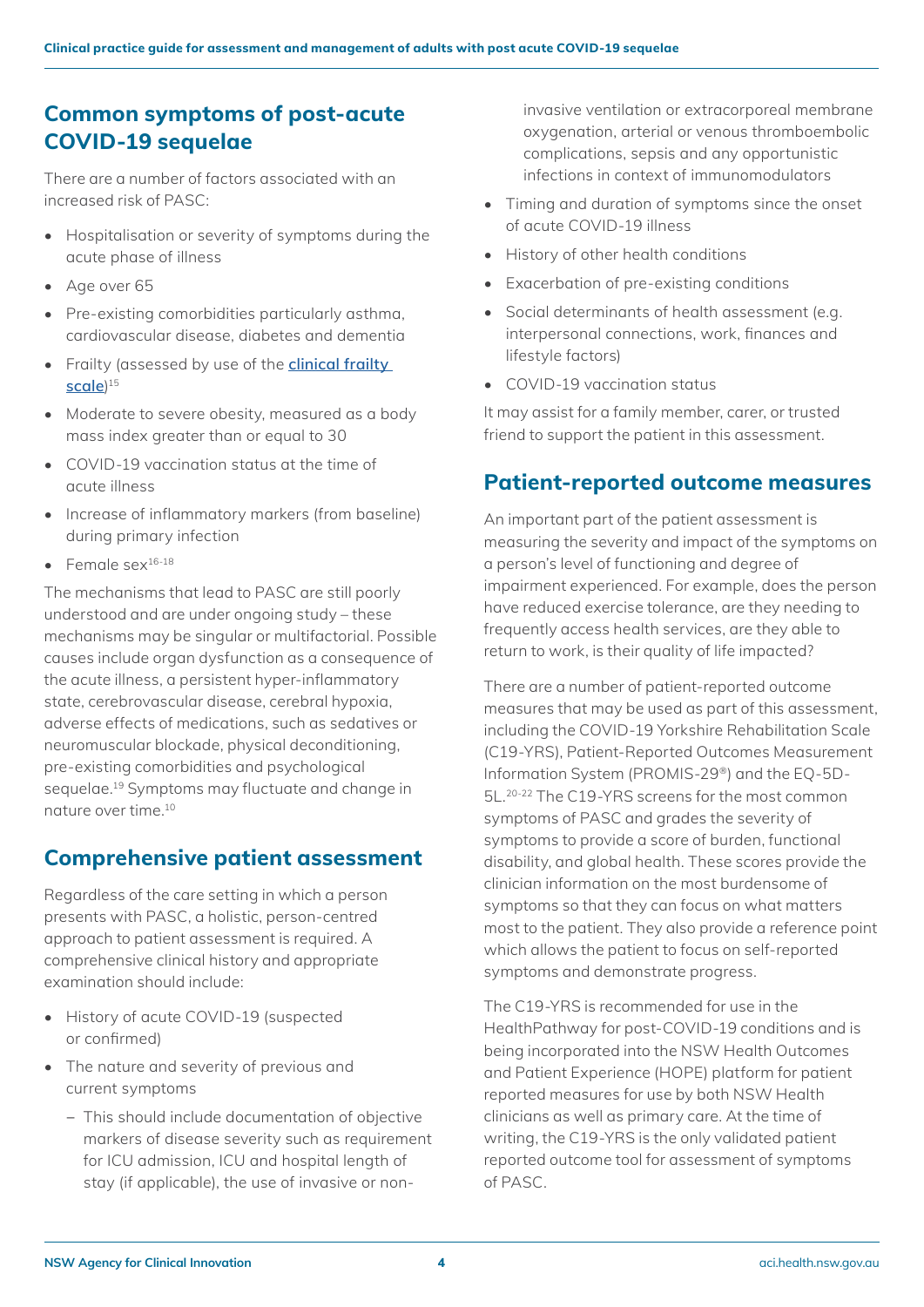#### **Figure 1: Guide to patient assessment for symptoms of PASC**



**multidisciplinary rehabilitation, pulmonary rehabilitation, cardiology, allied health, etc.**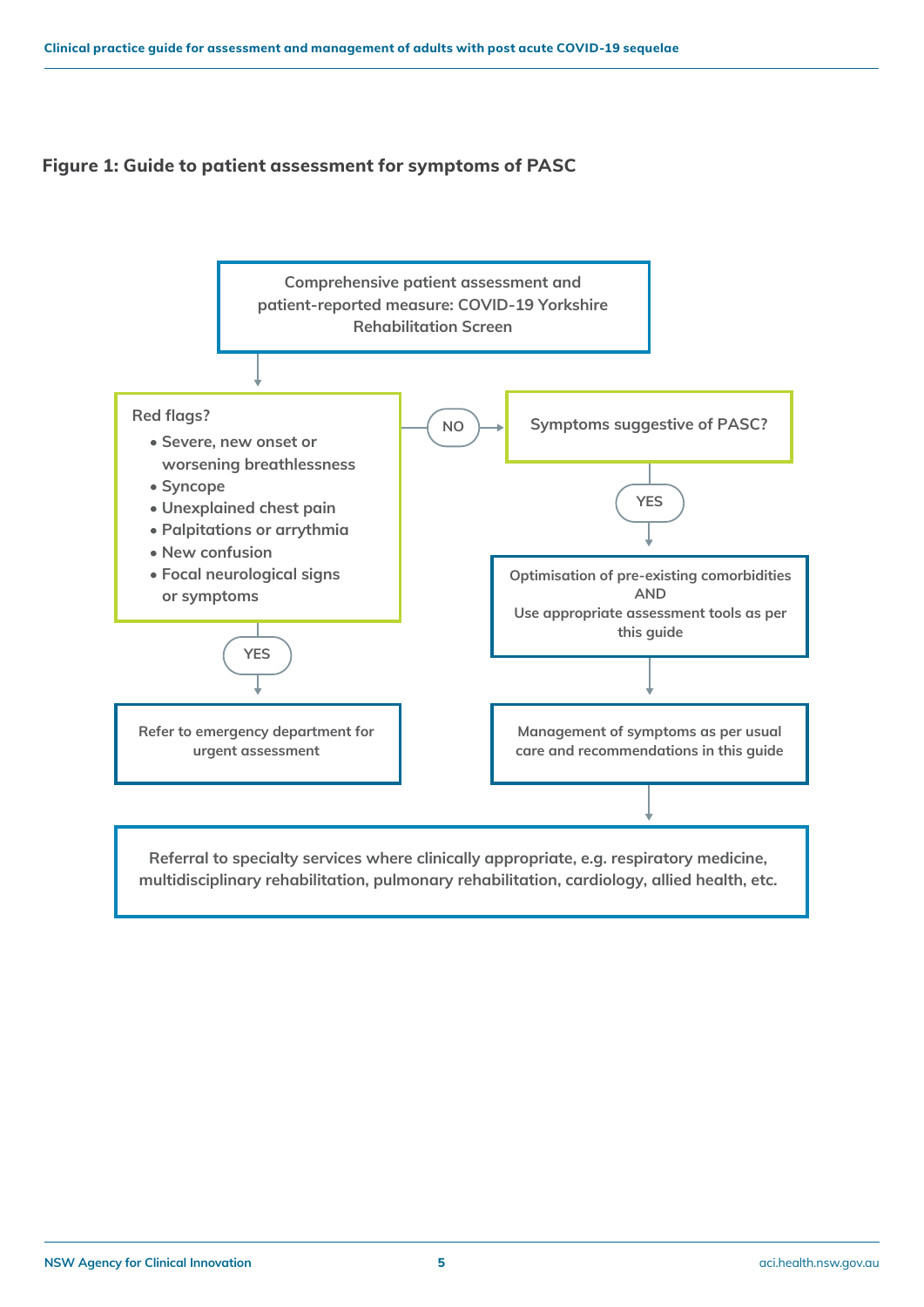### <span id="page-5-0"></span>**Symptoms**

Table 1 outlines the most commonly reported symptoms of PASC.

#### **Table 1: Most commonly reported symptoms of PASC10**

|                      | <b>Symptoms or signs</b>                                                                                                                                                                                                                                                                                                                                                                                          |
|----------------------|-------------------------------------------------------------------------------------------------------------------------------------------------------------------------------------------------------------------------------------------------------------------------------------------------------------------------------------------------------------------------------------------------------------------|
| Respiratory          | <b>Breathlessness</b><br>Cough                                                                                                                                                                                                                                                                                                                                                                                    |
| Cardiovascular       | Chest tightness<br><b>Chest pain</b><br><b>Palpitations</b><br>Postural hypotension<br>Postural orthostatic tachycardia syndrome (POTS)                                                                                                                                                                                                                                                                           |
| General              | <b>Fatigue</b><br>Fever<br>Pain                                                                                                                                                                                                                                                                                                                                                                                   |
| Neurological         | Autonomic dysfunction<br><b>Cognitive impairment</b> ('brain fog', loss of concentration or memory issues)<br>Delirium (especially in older populations)<br><b>Dizziness</b><br>Headache<br><b>Mobility impairment</b><br>Peripheral neuropathy symptoms including neuropathic pain<br>Sleep disturbance (independent of symptoms of depression based on alteration of circadian<br>rhythm)<br>Visual disturbance |
| Gastrointestinal     | Abdominal pain<br>Diarrhoea<br>Nausea and vomiting<br>Weight loss and reduced appetite                                                                                                                                                                                                                                                                                                                            |
| Musculoskeletal      | <u>Joint pain</u><br>Muscle pain                                                                                                                                                                                                                                                                                                                                                                                  |
| Ear, nose and throat | Dysphagia<br>Dysphonia<br>Earache<br>Loss of taste and/or smell<br>Nasal congestion<br>Sore throat<br>Tinnitus<br>Vertigo                                                                                                                                                                                                                                                                                         |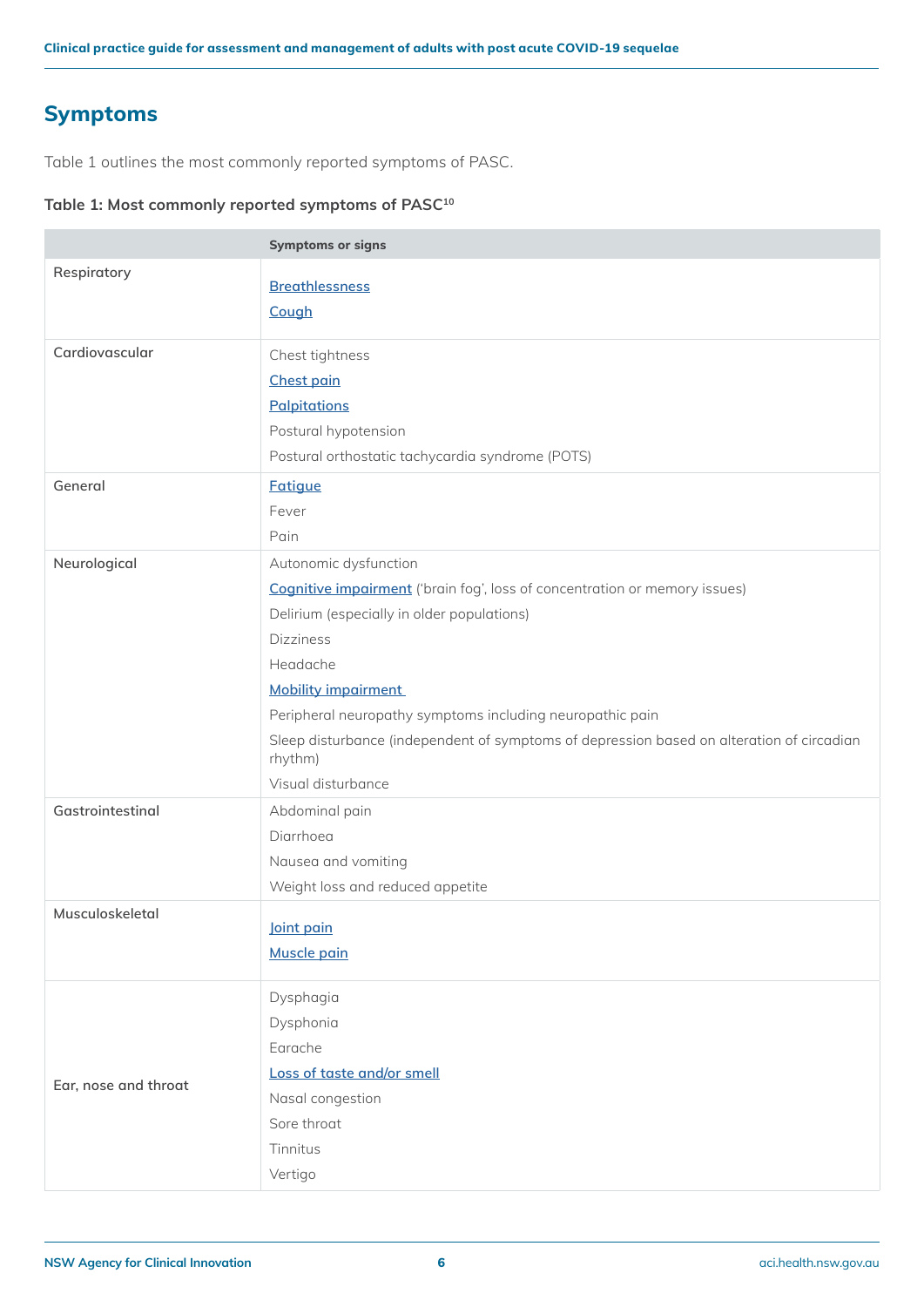| Dermatological               | Hair loss<br>Skin rashes                                              |
|------------------------------|-----------------------------------------------------------------------|
| Psychological or psychiatric | <b>Anxiety</b><br><b>Depression</b><br>Post-traumatic stress disorder |

For the purposes of this clinical practice guide, the ten most reported symptoms will be explored in further detail.

These are (in no particular order\* ):

- Fatigue
- Breathlessness
- Cough
- Depression and anxiety (noting that these are two distinct symptoms which have been grouped for the purpose of this guide)
- Post-traumatic stress disorder (PTSD)
- Cognitive impairment ('brain fog')
- Joint and muscle pain
- Functional mobility impairment
- Palpitations and chest pain
- Altered sense of taste and/or smell

\* The reported prevalence of symptoms varies between different research studies hence the symptoms are listed in no particular order; noting that fatigue and breathlessness generally have the highest reported rates of prevalence.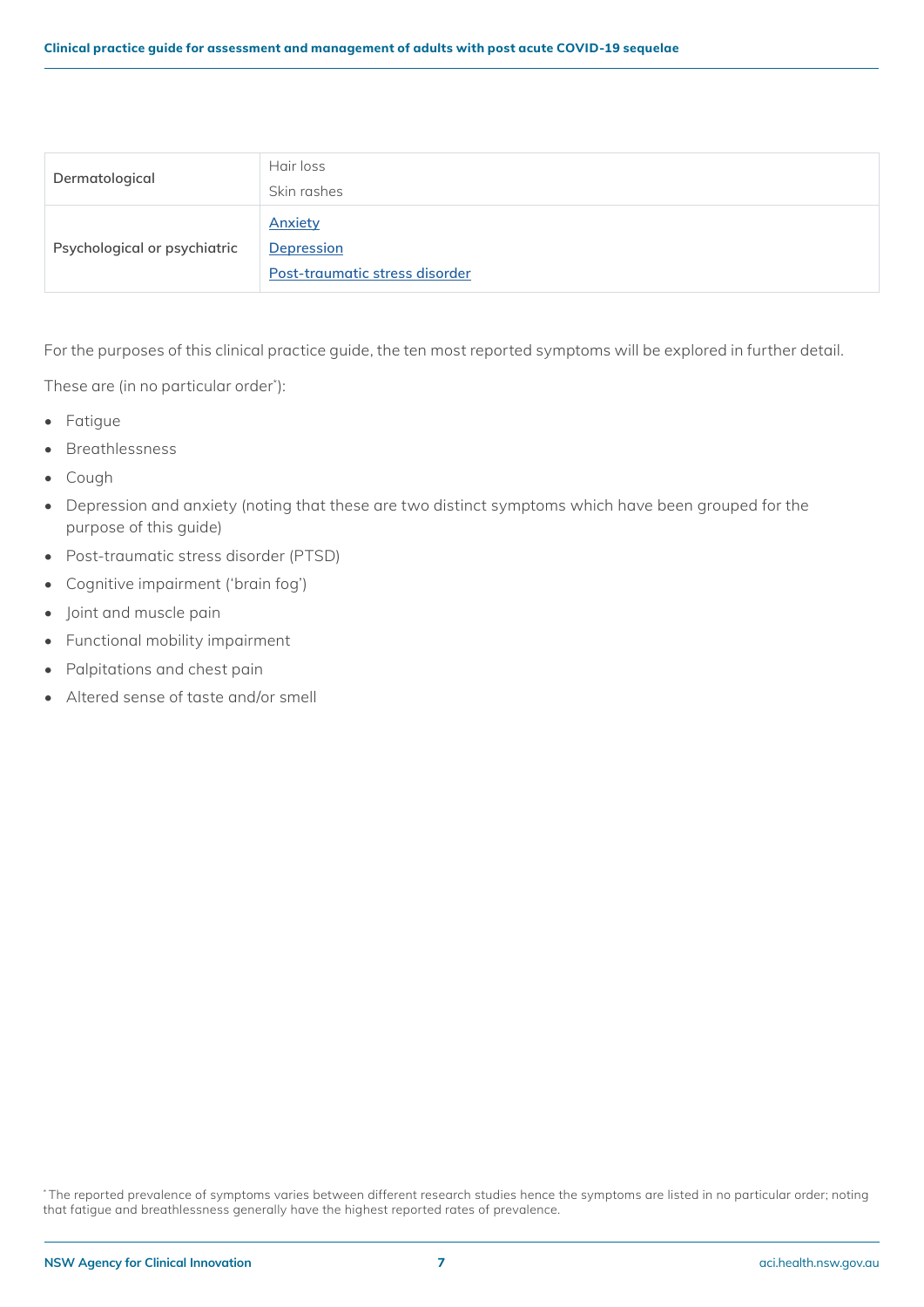**The following symptoms are red flags. Patients presenting with any of these symptoms should be referred to their local emergency department for urgent assessment and treatment.**

- **Focal neurological signs or symptoms**
- **New confusion**
- **Palpitations or arrhythmia**
- **Severe, new onset or worsening breathlessness**
- **Syncope**
- **Unexplained chest pain**

### <span id="page-7-1"></span>**Fatigue**

Fatigue should not be assessed in isolation. Persistent fatigue is the most common long-term issue facing survivors of COVID-19.23 Fatigue post COVID-19 may represent typical deconditioning associated with illness or specific post-viral fatigue, or a mix of both. It may be difficult to distinguish between the two.

Post-viral fatigue is usually self-limiting, resolving within several months, but the risk of its chronicity is associated with biological, social, behavioural, cognitive and emotional factors.24 This fatigue has been compared to other post-viral illnesses such as myalgic encephalomyelitis or chronic fatigue syndrome (ME/CFS). Females and people with a pre-existing diagnosis of depression and/or anxiety are overrepresented in patients with long-term fatigue.25

For some people, post COVID-19 fatigue can be debilitating, affecting their ability to work, look after children or study. A particular aspect of this appears to be post-exertional fatigue which poses challenges to treatment. The clinicians treating patients experiencing fatigue should validate and empathise with the patient's suffering and adopt a biopsychosocial model for management. A supportive and experienced team validating and empathising with the patient's experience is paramount.<sup>24</sup>

#### **Assessment**

Post-COVID-19 fatigue is often associated with respiratory symptoms including shortness of breath and cough. The management of shortness of breath and cough is covered in more detail below.

<span id="page-7-0"></span>**Red flags Assessment of the pattern and character of fatigue is** required to exclude other diagnoses, such as depression, anxiety, drug or substance abuse and sleep disturbance. The assessment should consider other potential factors leading to fatigue and loss of motivation. The impact of fatigue on the patient's life, function and activities, such as work, education, mobility and independence, should be explored.<sup>10</sup>

> Investigations for fatigue to rule out any secondary causes may include routine haematology and biochemistry, including full blood count, iron studies, urea and electrolytes, thyroid function tests, liver function tests, bone profile, erythrocyte sedimentation rate, C-reactive protein and vitamin B12 measures.26 Early morning serum cortisol and a nutritional profile may also be indicated, particularly if dietary history is suggestive of issues and/or no other abnormalities are detected via routine pathology.<sup>27</sup>

> Where the presence of any secondary cause of fatigue has been excluded, a validated scale or tool may be used to assess and monitor symptoms of fatigue. These can aid in assessing progress and response to treatment. Suitable tools include:

- **[Fatigue Severity Scale \(FSS\)](https://www.mdapp.co/fatigue-severity-scale-fss-calculator-372/)**<sup>28</sup>
- **[PROMIS-29 \(fatigue questions 13-16\)](https://aci.health.nsw.gov.au/__data/assets/pdf_file/0006/632859/Patient-Reported-Outcome-Measures-Information-System-PROMIS-29-Profile.pdf)**<sup>21</sup>
- **[Brief Fatigue Inventory](http://www.npcrc.org/files/news/brief_fatigue_inventory.pdf)**<sup>29</sup>

In those with a history of daytime sleepiness, establish a sleep history and screen for sleep apnoea.30 If at high risk for sleep apnoea, the person should be referred for polysomnography.

#### **Management**

The evidence on appropriate management of post-COVID-19 fatigue is still emerging. Management of fatigue associated with similar conditions, such as ME/ CFS may be useful in managing COVID-19 fatigue and includes the following:

• Provide patient education, particularly on the pattern and behaviour of the disease (and its recovery) to set realistic goals and timelines for return to baseline function. Fatigue associated with deconditioning is likely to require a period of convalescence, particularly for those people who experienced more severe symptoms of acute COVID-19 (including those treated in ICU). The concept of post-exertional symptoms should be explained carefully to patients to prevent over-exertion.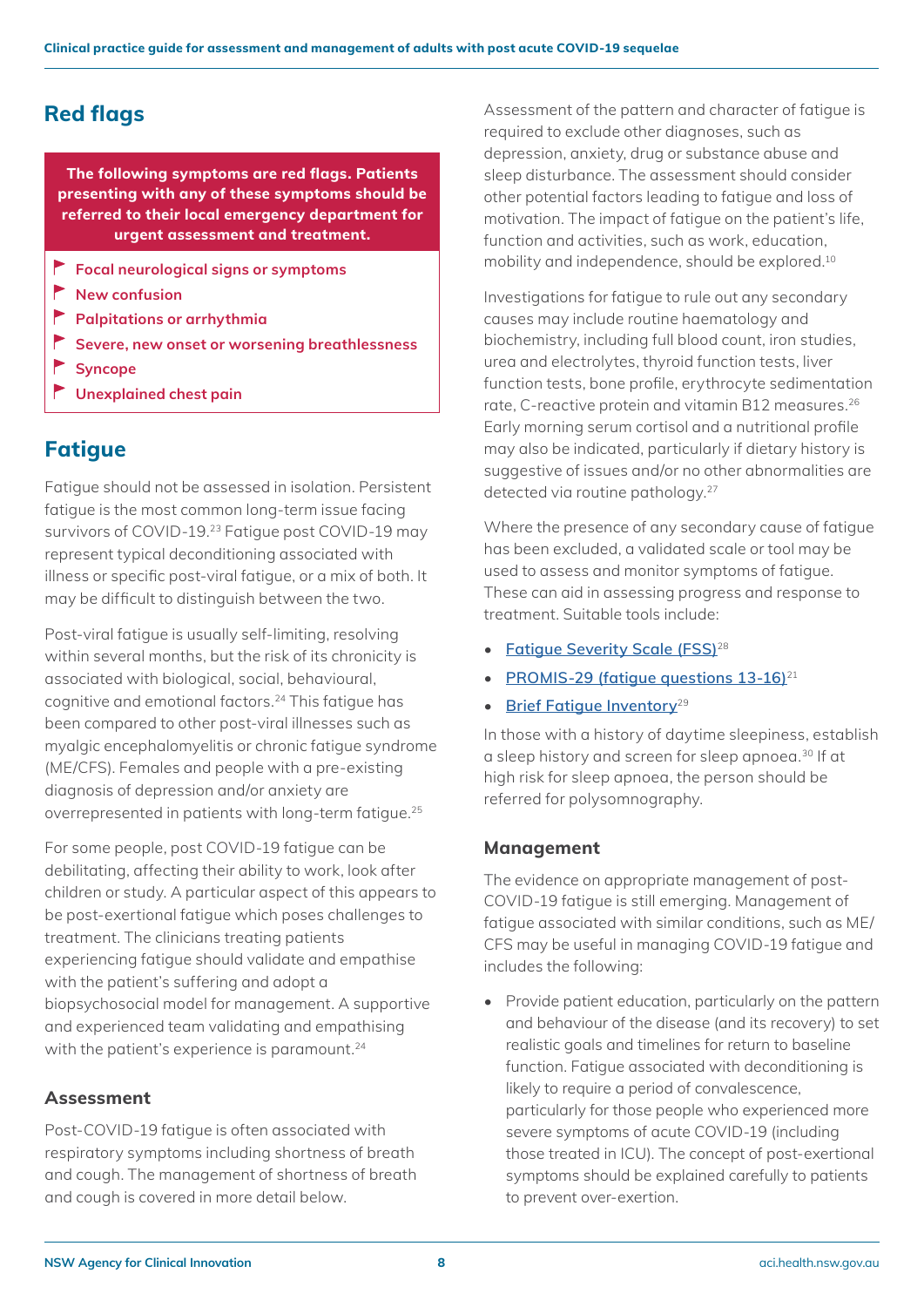- Treat any underlying or comorbid conditions that may enhance symptoms of fatigue, for example depression. This should include an exploration of the person's interpersonal context.
- People experiencing fatigue and deconditioning after a long hospital stay will benefit from a supervised rehabilitation program and should be referred to local rehabilitation services. A multidisciplinary rehabilitation team will include a rehabilitation physician, allied health clinicians (including physiotherapy, occupational therapy, social work, psychology, speech pathology, dietetics as required) and nurses. Older people may benefit from review in multidisciplinary geriatric medicine clinics. People who are experiencing ongoing respiratory symptoms in addition to deconditioning should be referred to their local pulmonary rehabilitation service. Further detail on pulmonary rehabilitation is provided below.
- Support patients in discussions with their employer or educational institutions about a phased return to work or education.10
- Assist patient to set a baseline for activities that do not exacerbate symptoms and energy conservation and pacing strategies. A graded return to activity is recommended, however this should be self-paced rather than imposed by the clinician to prevent post-exertion malaise.31 Referral to an occupational therapist may be appropriate.
- Provide advice for improving quality of rest, sleep hygiene and nutrition to help improve energy levels. For those also experiencing weight loss and/or poor appetite, referral to a dietitian may be required. Sedatives should be avoided as they rarely improve the quality of sleep.<sup>24</sup>
- Cognitive behaviour therapy has also been shown to be beneficial in reducing fatigue. Patients should be referred to a clinical psychologist or neuropsychologist.<sup>32</sup>

The **[University of New South Wales Fatigue Clinic](https://www.fatigueclinic.unsw.edu.au/)** provides evidence-based, multidisciplinary healthcare for people living with fatigue conditions, including post-infective fatigue syndrome. The clinic's website contains good advice for consumers and health professionals on the recommended management of fatigue.33

### <span id="page-8-0"></span>**Breathlessness**

#### **Severe, new onset or worsening breathlessness or chest pain – refer patient to the emergency department.**

People recovering from an acute COVID-19 illness who were admitted to hospital and required respiratory support, such as high flow oxygen, continuous positive airway pressure, or intubation, are at high risk of persistent exertional breathlessness and reduced exercise tolerance.34-37 The severity of the acute COVID-19 infection and prior health status are the main determinants of persistent changes on chest imaging and impairment in lung function in PASC.

It is reported that between 14.2% and 37% (median 29.7%) of people experience ongoing breathlessness post-COVID-19 infection.38 For some people breathlessness is continual. For others breathlessness on exertion may occur. Breathlessness is a complex perceptual experience and often does not directly correlate with measures of respiratory function but can still be debilitating.

Figure 2 outlines recommended assessment and management of persistent breathlessness post COVID-19.

#### **Assessment14, 39**

The assessment of breathlessness should consider the severity of acute illness, acute complications and the respiratory support that was required during the acute illness, for example the use of mechanical or noninvasive ventilation. Review of a person's medical history should specifically include a review of comorbid cardiac and respiratory disease.

A formal assessment of the severity of a patient's breathlessness should be made.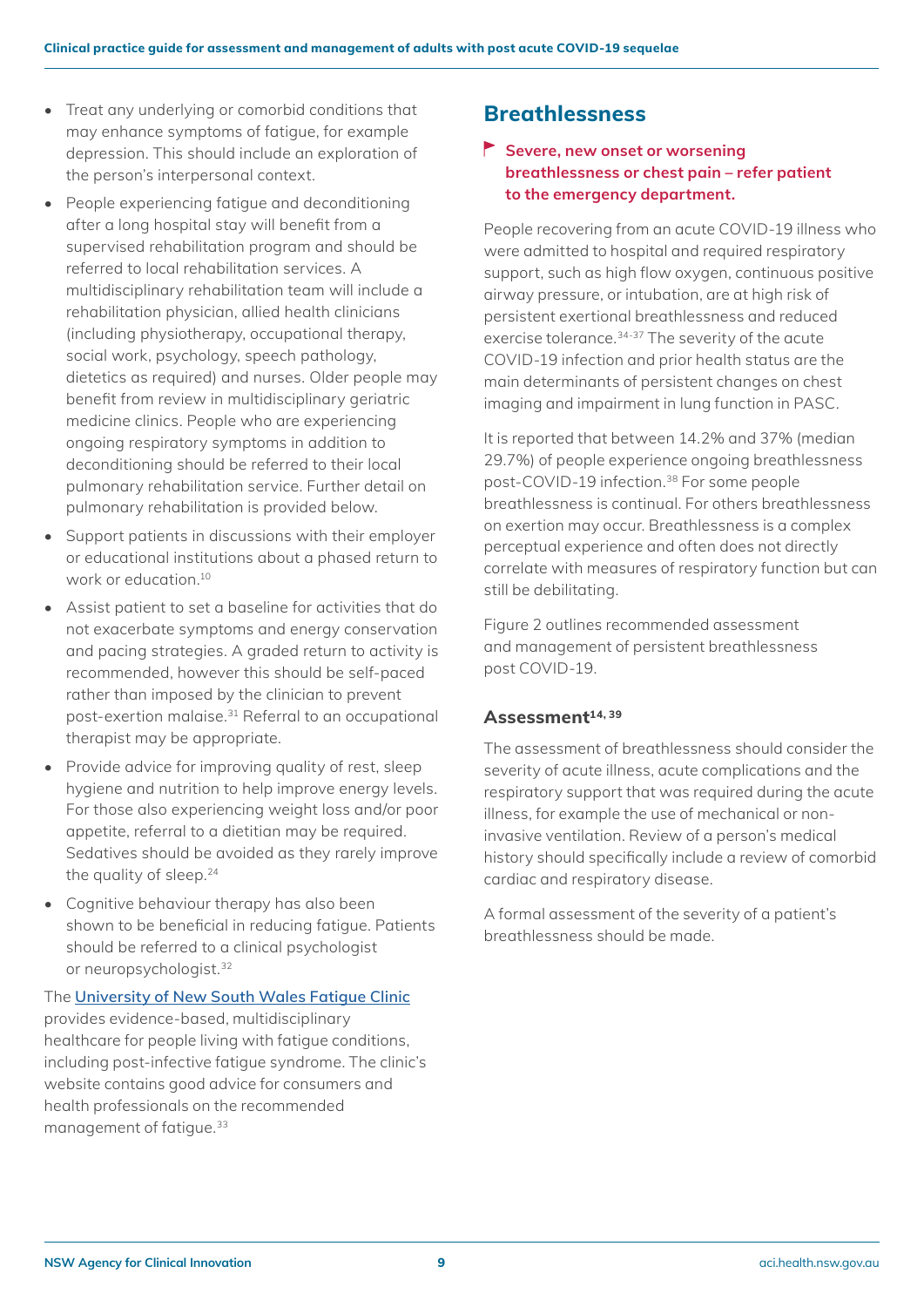#### **Assessment tools**

#### **Dyspnoea-12 score**

The Dyspnoea-12 (D12) is a global score of breathlessness severity that quantifies in terms of severity, physical and affective aspects of dyspnoea. It is validated in a variety of diseases.<sup>40</sup> In a recent study in the United Kingdom, self-reported D12 scores at follow-up were found to be more abnormal in those treated in ICU during acute COVID-19 illness.41

#### **Modified Medical Research Council Dyspnoea Scale**

The Modified Medical Research Council Dyspnoea Scale assesses the degree of baseline functional disability due to breathlessness, and may also be used as a comparison for future assessments.42

#### **Modified 0-10 Borg Dyspnoea Scale**

The Borg Dyspnoea Scale, while simpler to complete than the Modified Medical Research Council Dyspnoea Scale, is less responsive to assessing change as it is dependent on the activity a person is engaging in at the time of assessment. The Borg Dyspnoea Scale is usually used during or immediately after exercise as a measure of breathlessness.

#### **Persistent breathlessness**

Persistent breathlessness eight weeks (or more) following COVID-19 illness should be assessed with:

- chest X-ray, which should be compared with previous CXRs where available
- spirometry
- diffusing capacity for carbon monoxide (DLCO) (a measurement of gas factor transfer).

Evidence has shown that spirometry is abnormal in only 10% of people with persistent breathlessness, and hence, all three tests should be performed.<sup>43</sup>

#### **Cardiac disease**

Cardiac disease may present with worsening dyspnoea which may be accompanied by chest pain. Consider investigations such as an electrocardiogram and echocardiogram where clinically indicated, especially in those with a history of heart disease.

In those with persistent breathlessness, a measure of exercise tolerance should be made with a submaximal exercise test. These tests can be performed in some lung function laboratories, by physiotherapists and in pulmonary rehabilitation services. Relevant tests include:

- a six-minute walk test with continuous monitoring of oxygen saturation
- a rapid exertional desaturation test, for example one minute sit-to-stand test or 40 step test.<sup>44</sup> This test should only be performed if oxygen saturation at rest is greater than 95%. The test should be discontinued if the patient feels unwell. If oxygen saturation decreases by 3% of more, this is indicative of significant lung disease and the patient should be referred to respiratory medicine.

Refer patients with persistent breathlessness, abnormal CXR or lung function to respiratory physician or clinic. In those patients with worsening of breathlessness and infiltrates on CXR consider complicating cardiac failure, or the development of interstitial lung disease.

In those who present with new onset breathlessness, especially if associated with pleuritic chest or pain, calf swelling and pain, and no new changes on CXR, consider deep vein thrombosis (DVT) and pulmonary embolism (PE). A recent study has shown following COVID-19 illness, there was a greater than two-fold increased risk of DVT and PE.45 Investigate for DVT and PE with a serum D-dimer; and if positive when adjusted for age, consider a CT pulmonary angiogram or ventilation perfusion lung scan.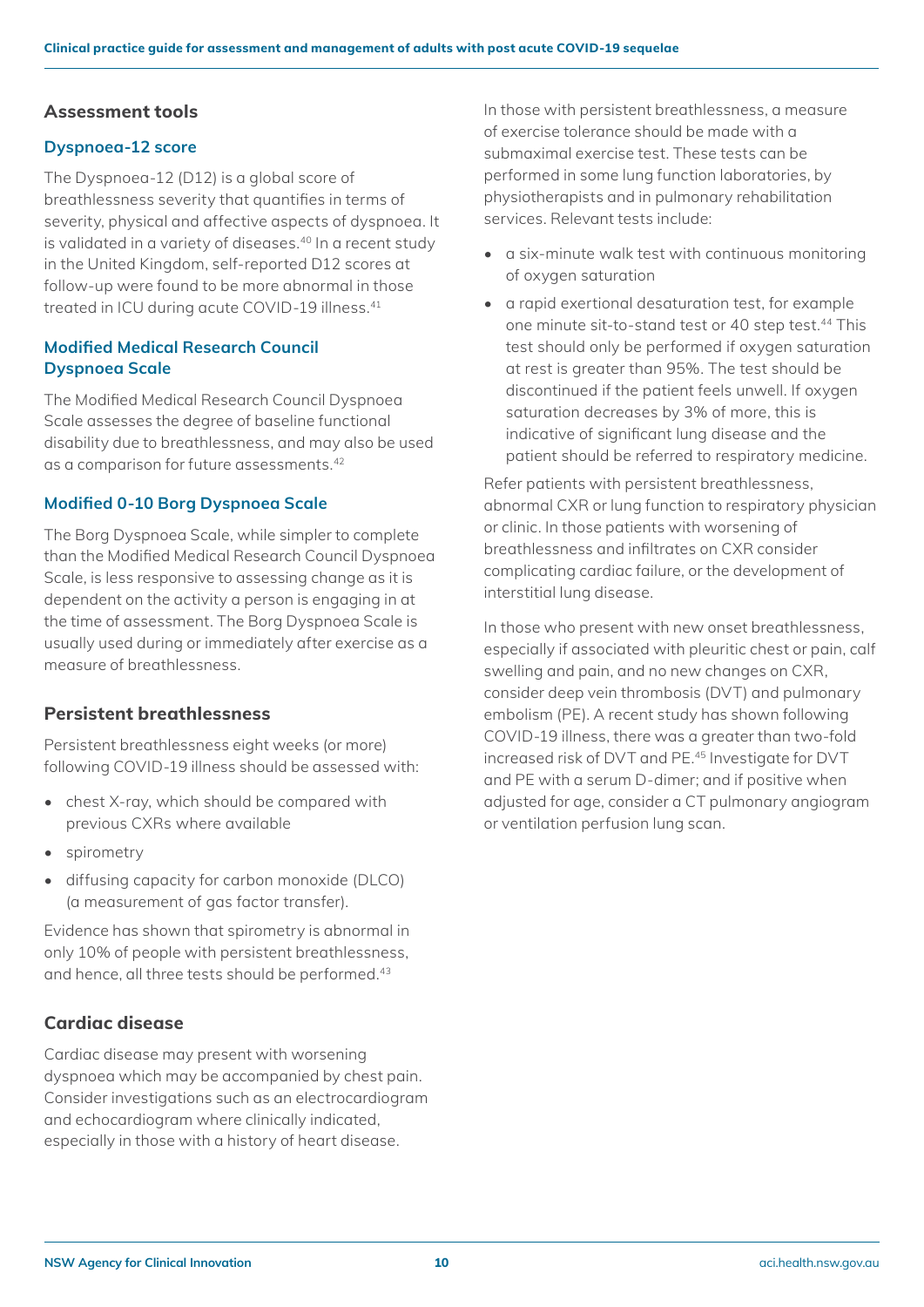#### **Figure 2: Assessment and management of persistent breathlessness post COVID-19**

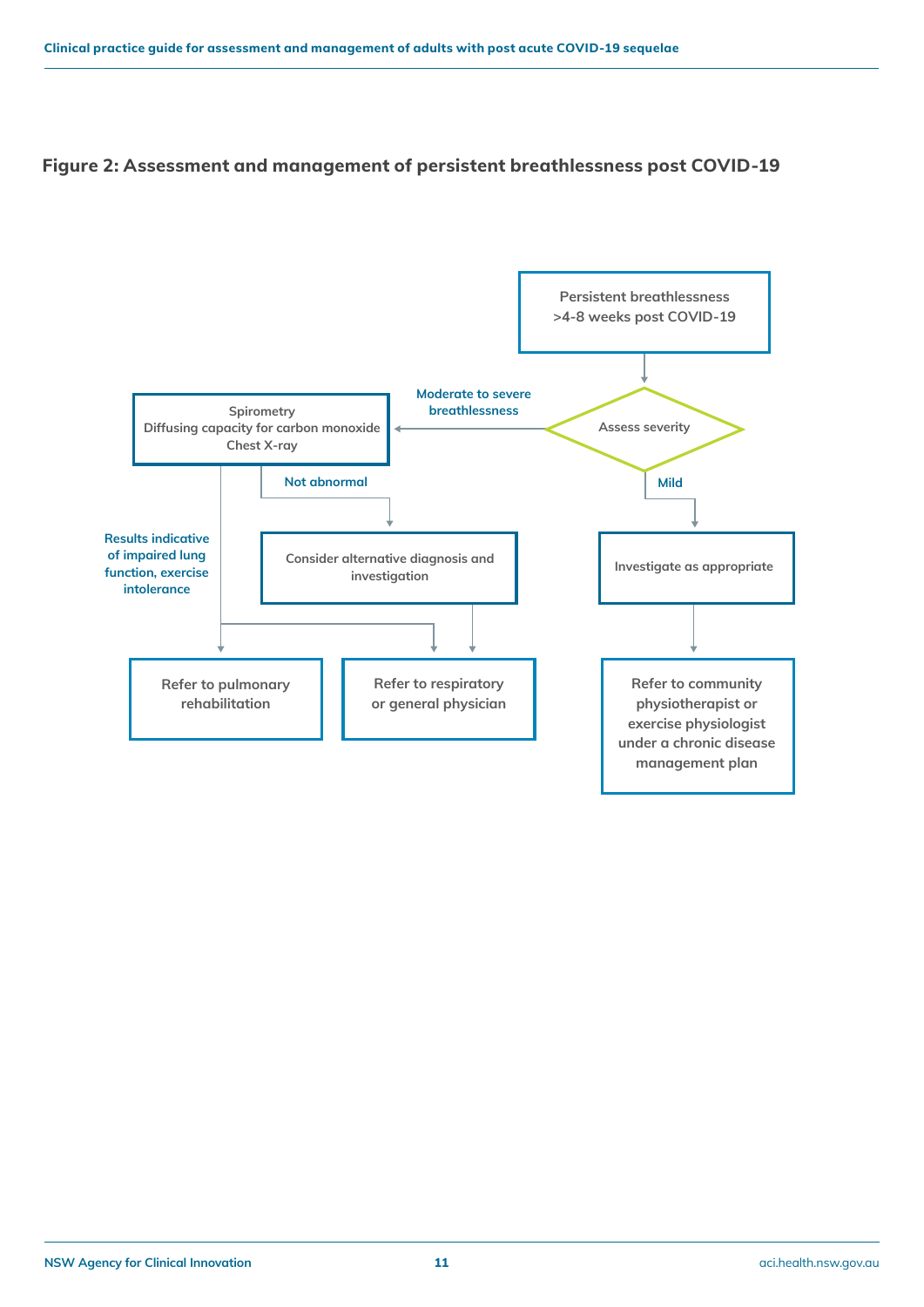#### **Management**

#### **Persistent breathlessness**

#### **Referrals to respiratory medicine**

Consider referral to respiratory medicine for all people with moderate to severe breathlessness that is limiting exercise tolerance and persistent for greater than four weeks following acute COVID 19 diagnosis. The referring clinician should perform appropriate initial investigations **before** referral (including spirometry, DLCO and a CXR).

A high-resolution CT scan of the chest should not be the first screening test to assess persistent breathlessness. Abnormalities on high resolution CT are more common in those hospitalised with acute lung disease.46 They tend to improve with time, though may persist.47 The importance of persistent findings on CT should be assessed in the context of symptoms and functional impairment. In those with evidence of interstitial lung disease (persistent radiographic changes, impaired spirometry or DLCO), refer to a respiratory physician for management.

#### **Referrals to pulmonary rehabilitation**

Where there is evidence of physiological pulmonary impairment and reduced exercise tolerance, especially in those that have been hospitalised for acute COVID-19, pulmonary rehabilitation has been shown to result in an improvement in exercise tolerance, health-related quality of life and symptoms.<sup>48</sup>

Following assessment at pulmonary rehabilitation and consultation with the person, an appropriate model of rehabilitation can be offered, for example gym-based, home-based or tele-rehabilitation, or hydrotherapy.

Pulmonary rehabilitation offers:

- exercise assessment, prescription, supervised exercise training and advice on the gradual return to exercise and physical activity
- education and techniques to manage breathlessness, such as paced breathing and breathing control. Education may also include management of fatigue, importance of exercise and physical activity, symptom management and monitoring, inhaler medication education (where applicable), smoking cessation, nutrition, psychological support, and managing cough and sputum.

Refer all people with moderate to severe persistent breathlessness, especially those with evidence of impaired lung function and exercise tolerance, and those with pre-existing chronic lung disease to the local pulmonary rehabilitation program. The program should review people experiencing ongoing breathlessness as soon as the referral is received. Some people may only need a short program while others, such as those who have had a long hospital or ICU stay, will need the full eight-week program. Advice on home-based exercise programs should be provided if people are placed on a waiting list.

#### **Referrals to community allied health practitioners**

Refer people with mild impairment in exercise tolerance to a community physiotherapist or exercise physiologist under a chronic disease management plan. Note that a second allied health practitioner or specialist must also be included in this plan under the Medicare Benefits Schedule requirements for reimbursement. Alternatively, the person may be referred to a private rehabilitation provider if financial means exist.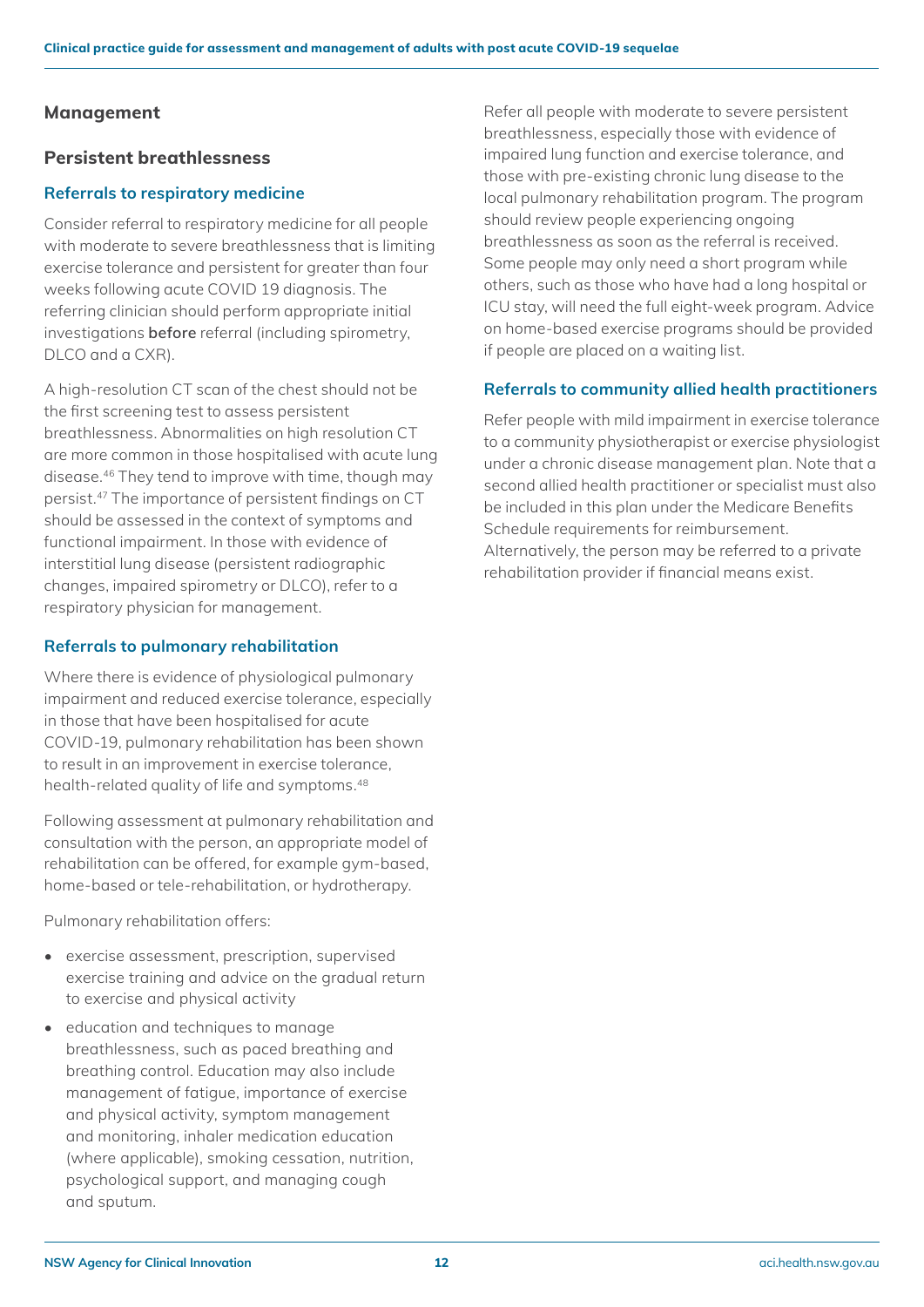### **New onset or significantly worsening breathlessness – consideration of deep vein thrombosis and pulmonary embolism**

**Severe, new onset or worsening breathlessness or chest pain – refer patient to the emergency department**

**Figure 3: Suspected deep vein thrombosis or pulmonary embolism post-COVID-19**



For new onset or significantly worsening breathlessness, consider DVT or PE. The clinician should assess the clinical and pre-test probability or PE, use the Well's Score Calculator and serum D-dimer and refer for CT pulmonary angiogram (CTPA) or lung perfusion and ventilation scan as appropriate.49

In those with new onset PE or DVT, commence treatment with appropriate anticoagulation. Refer as necessary to a haematologist, respiratory physician or general physician.

In those with suspected new onset angina, atrial fibrillation or cardiac failure, initiate treatment as appropriate and consider referral to a cardiologist.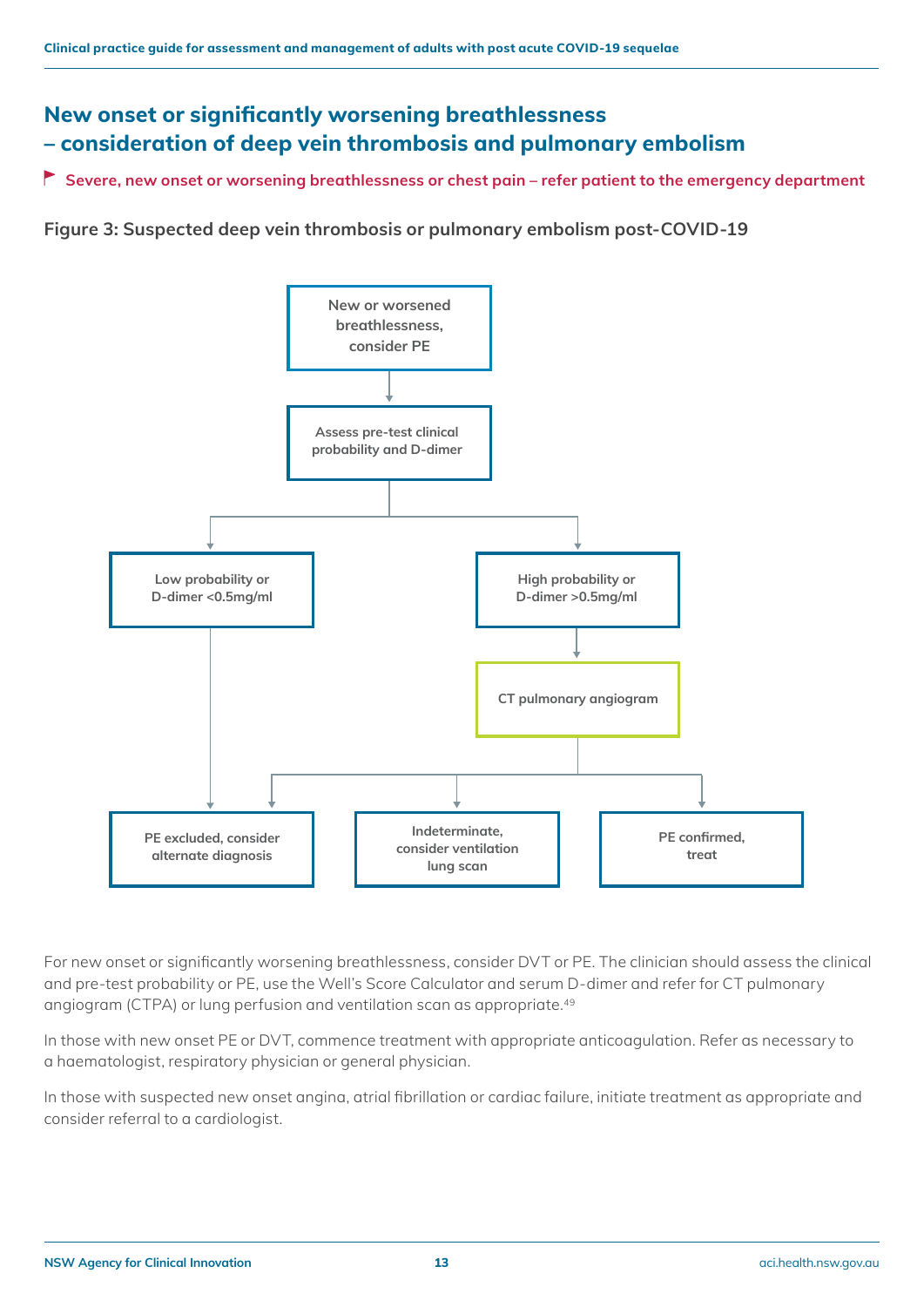### <span id="page-13-0"></span>**Cough**

Persistent cough is common in the first few weeks following acute COVID-19 but is only present in 5 to 17% of people 12 weeks or more after the acute episode.50

#### **Assessment**

**Cough with coexisting symptoms, such as newonset fever, dyspnoea or severe symptoms of asthma (e.g. wheeze) or severe breathlessness – refer patient to the emergency department.**

The assessment for persistent cough is similar to that described for breathlessness. The date of onset and characteristics of the cough should be confirmed. For most people, persistent cough is dry, irritating and non-productive, but if sputum is present, this should be further investigated.27 Any co-existing symptoms should also be considered, particularly new-onset fever, dyspnoea or symptoms of asthma (e.g. wheeze) as they may indicate more urgent investigation is required.

There are several potential iatrogenic sequelae related to invasive procedures that may cause persistent cough. These include post-intubation orotracheal and post-tracheostomy irritation or sub-glottic stenosis.

The following assessments may be indicated for persistent cough:

- Spirometry pre- and post-bronchodilator
- Fractional exhaled nitric oxide
- DLCO
- $CXR<sup>51</sup>$

#### **Management**

The management of persistent cough will depend on assessment findings, particularly the presence of any pulmonary abnormalities.

In the absence of any specific pulmonary findings, persistent cough is managed in a similar fashion to cough in patients with post-viral cough syndrome.

#### **Referrals to respiratory medicine**

Refer people with persistent severe cough to a respiratory physician for further assessment and management.52

#### **Referrals to community physiotherapy or pulmonary rehabilitation**

If a person is having ongoing issues with sputum production, refer to a physiotherapist with expertise in airway clearance. Their advice and technique may be beneficial. Further investigations for bronchiectasis may be indicated.

### <span id="page-13-1"></span>**Depression and anxiety**

For the purposes of this guide, depression and anxiety have been grouped into a single category, noting they are two distinct symptoms which sometimes (but not always) present together.

It is reported that the frequency of depressive symptoms more than 12 weeks following COVID-19 infection ranges from 11 to 28%.<sup>53</sup>

The main risk factors associated with depression post COVID-19 are sex (women report higher rates of depression compared to men), previous psychiatric history, psychopathology at one month follow up, and systematic inflammation during the acute phase.53 One study has hypothesised the severity of depressive symptoms to be proportional to the systematic inflammation measured at baseline during acute infection.54 Research has also shown those patients reporting depressive symptoms may also have symptoms of cognitive dysfunction post COVID-19.55

Another key risk factor for the development of anxiety and/or depression post COVID-19 is uncertainty about what to expect when recovering from acute COVID-19. This highlights the need for patient reassurance, validation of symptoms, education and recommending follow-up with their general practitioner (GP) or primary care provider.10

It is yet to be determined whether the high frequency of depression and anxiety post COVID-19 is a long-term consequence of the viral infection, a consequence of the severity of other PASC (such as ongoing fatigue, social isolation, reduced exercise intolerance and impact on quality-of-life) or a result of the social and/or economic outcomes of the pandemic.<sup>53</sup>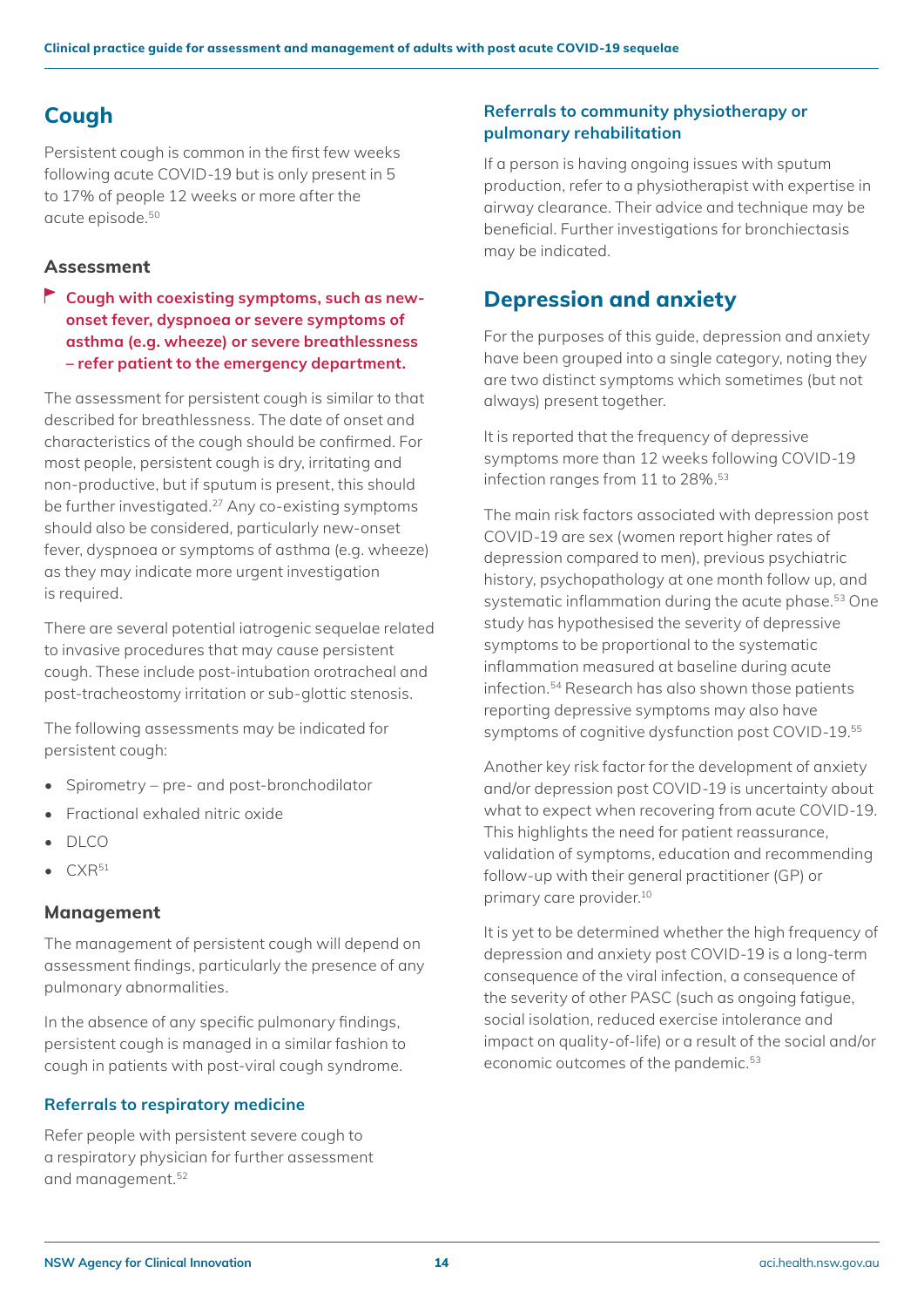#### **Assessment**

The following validated scales may be used for assessment of symptoms of depression and anxiety. It is important to note that these are screening tools and should not be used on their own to make a diagnosis of clinical depression or assess severity.

- **[Patient Health Questionnaire 9 \(PHQ-9\)](https://www.mdcalc.com/phq-9-patient-health-questionnaire-9)**<sup>56</sup>
- **[Quality of Life in Neurological Disorders](https://www.sralab.org/rehabilitation-measures/neuro-qol) [\(Neuro-QoL\)](https://www.sralab.org/rehabilitation-measures/neuro-qol)**<sup>57</sup>
- **[Depression, Anxiety and Stress Scale 21](https://aci.health.nsw.gov.au/__data/assets/pdf_file/0008/632843/Depression-Anxiety-Stress-Scale-21.pdf)  [\(DASS-21\)](https://aci.health.nsw.gov.au/__data/assets/pdf_file/0008/632843/Depression-Anxiety-Stress-Scale-21.pdf)**<sup>58</sup>
- **[Hospital Anxiety and Depression Scale \(HADS\)](https://www.svri.org/sites/default/files/attachments/2016-01-13/HADS.pdf)**<sup>59</sup>
- **[Somatic and Psychological Health Report](https://bmcpsychiatry.biomedcentral.com/articles/10.1186/s12888-017-1420-1/figures/1)  [\(SPHERE\)](https://bmcpsychiatry.biomedcentral.com/articles/10.1186/s12888-017-1420-1/figures/1)** – this tool is particularly helpful for those suffering from persistent fatigue in addition to mental distress<sup>60</sup>

#### **Management**

Treatment should be based on the severity of presenting symptoms. The NICE guidelines recommend prompt referral to avoid delaying support for people.10 Evidence from lived experience has demonstrated that the earlier people receive help for anxiety and/or depression, the more effective the intervention.10

Management of symptoms may include referral to specialist services as listed below, and pharmacological interventions, such as antidepressants or benzodiazepines, prescribed in accordance with HealthPathways, the **[Therapeutic Guidelines](https://www.tg.org.au/)** and the **[Australian Medicines Handbook](https://amhonline.amh.net.au/auth)**. 61, 62 A clinical practice guideline for mood disorders is also available from the Royal Australian and New Zealand College of Psychiatrists.<sup>63</sup>

#### **Referral to psychology**

For those with commonly reported mental health symptoms, such as symptoms of mild anxiety or depression, supportive counselling and close follow-up by the person's GP is indicated. Referral to a psychologist by the person's GP may also be required. Referral under a mental health care plan will provide a person with 20 subsidised sessions per annum (until December 2022). Alternatively, online programs are available. One is **[This Way Up](https://thiswayup.org.au/)**, developed by St Vincent's Hospital.<sup>64</sup> It provides a wide range of psychological strategies to manage issues such as returning to the workplace, mindfulness and resilience

tools. Other Australian online platforms include the **[Black Dog Institute](https://www.blackdoginstitute.org.au/resources-support/coronavirus-resources-for-anxiety-stress/?utm_source=Homepage&utm_medium=QuickLink&utm_campaign=COVID+Resources.)**, **[MindSpot](https://www.mindspot.org.au/)**, **[MentalHealthOnline](https://www.mentalhealthonline.org.au/Default.aspx)** and **[moodgym](https://moodgym.com.au/)**. 65-68

#### **Referral to psychiatric services**

For those with more complex needs, referral to a consultation liaison psychiatry service or private psychiatrist may be indicated. Urgent referral to psychiatric services is available via the local health district community mental health service or via presentation to the emergency department.

### <span id="page-14-0"></span>**Post-traumatic stress disorder**

Reported rates of PTSD post COVID-19 illness vary but may be as high as 30% of those hospitalised.69 The diagnosis of PTSD, as defined in the *Diagnostic and statistical manual for mental disorders, 5th edition* (DSM-V) requires exposure to a traumatic event, which is defined as "actual or threatened death, serious injury or sexual violence".<sup>70</sup>

Some people may develop exacerbation or perpetuation of pre-existing PTSD from unrelated trauma, whereas others may have new onset PTSD following COVID-19 illness.71 Similar incidences of PTSD have been noted in other epidemics such as SARS, MERS and Ebola.<sup>72</sup>

Associated characteristics for the development of PTSD following COVID-19 illness include female sex, history of psychiatric disorders, and delirium, or agitation during acute illness.<sup>69</sup> PTSD is known to be a common feature of post-intensive care syndrome, exacerbated by the use of sedation and analgesia in the ICU.73 A greater number of persistent ongoing symptoms is also positively correlated with post-COVID-19 illness related PTSD.

#### **Assessment**

There are two distinct diagnostic systems with differing criteria for PTSD:

- The DSM-V includes 20 different symptoms across the domains of re-experiencing, avoidance, negative cognitions and moods and hyperarousal<sup>70</sup>
- The International Classification of Diseases, 11th revision (ICD-11) – includes six symptoms across three domains: re-experiencing, avoidance and hyperarousal<sup>74</sup>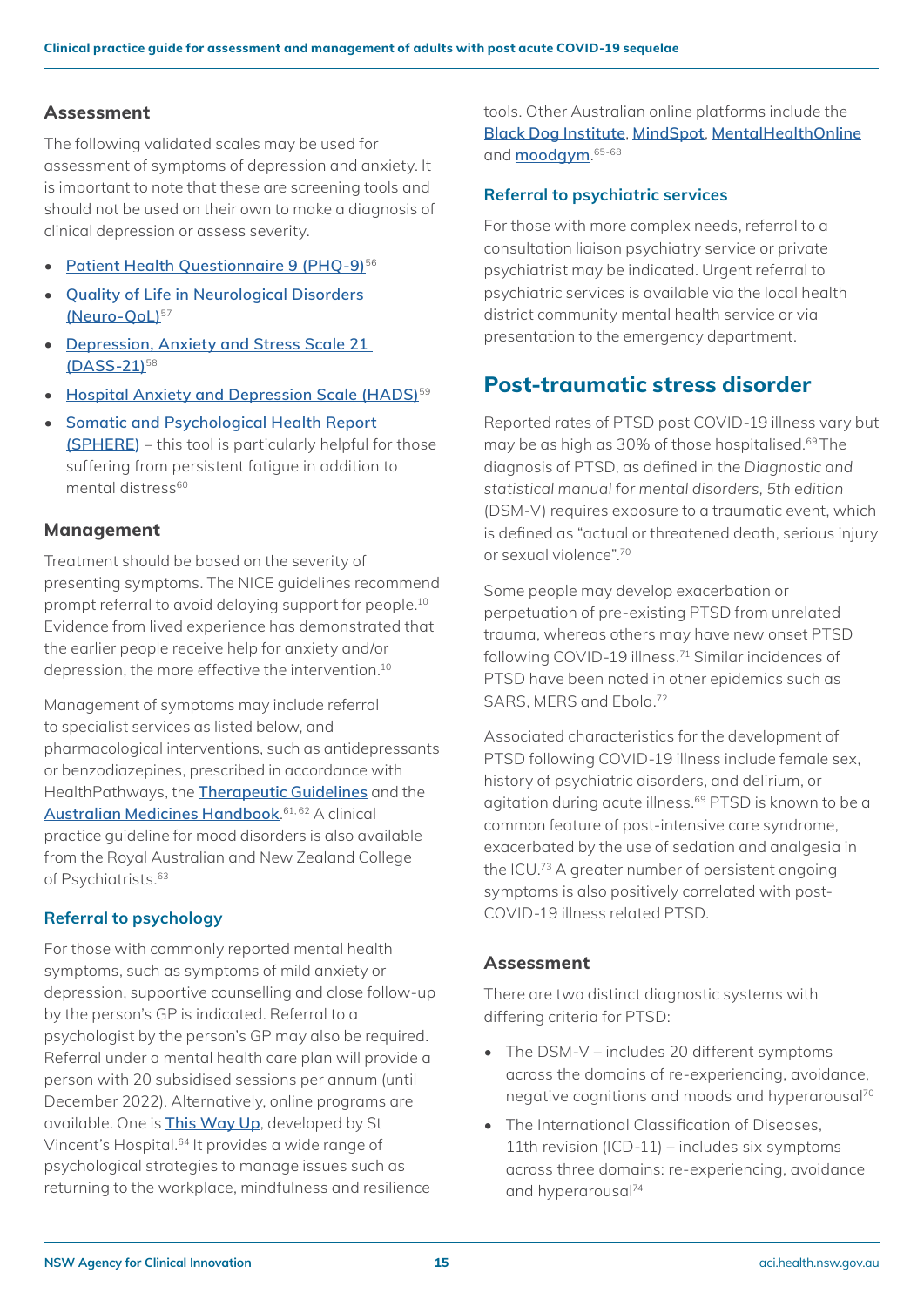#### **Management and referral to psychology or psychiatric services**

Some people experiencing PTSD may be adequately managed by their GP using some of the treatment modalities listed below. Other people may benefit from referral to a clinical psychologist for specific traumarelated therapy such as trauma-focused cognitive behaviour therapy, eye movement desensitisation and reprocessing, imagery rehearsal therapy or equine therapy. Referral to a psychiatrist may be indicated in cases of severe, persisting symptoms impacting on functioning or where more complex pharmacotherapy advice is required.

A comprehensive account of evidence-based treatment of new and established cases of PTSD can be found in the NHMRC **[Australian guidelines for the prevention](https://www.phoenixaustralia.org/australian-guidelines-for-ptsd)  [and treatment of acute stress disorder, posttraumatic](https://www.phoenixaustralia.org/australian-guidelines-for-ptsd)  [stress disorder and complex PTSD](https://www.phoenixaustralia.org/australian-guidelines-for-ptsd)**. 75 A medication prescribing algorithm is included in these guidelines.

### **Cognitive impairment ("brain fog")**

**Refer patients with new delirium, or focal neurological signs or symptoms to the emergency department or community acute mental health team for urgent review.** 

A recent systemic review and meta-analysis found up to 22% of people experience ongoing cognitive symptoms such as 'brain fog', confusion and loss of memory post COVID-19 illness.76 Risk factors associated with cognitive impairment include female sex, pre-existing cognitive impairment, frailty, increased age, hospitalisation, (particularly those treated in ICU with sedatives or analgesia), acute respiratory distress syndrome during hospitalisation and delirium during acute illness. Ongoing cognitive impairment may affect occupational, psychological and functional outcomes. Delirium in the context of acute COVID-19 illness may reveal underlying dementia.

#### **Assessment**

There are a number of validated screening tools to assess for cognitive impairment, including:

- Mini-Mental State Examination (MMSE)<sup>77</sup>
- Montreal Cognitive Assessment (MoCA)<sup>78</sup>
- Rowland Universal Dementia Assessment Scale (RUDAS) – for people from culturally and linguistically diverse backgrounds<sup>79</sup>
- Kimberley Indigenous Cognitive Assessment (KICA) – for Aboriginal and Torres Strait Islander people, particularly those living in rural and remote areas of Australia80
- General Practitioner Assessment of Cognition (GPCOG)<sup>81</sup>

One of the limitations of these tools is that they are designed for use with older people, particularly those with symptoms of dementia, and may have limited sensitivity for cognitive decline in younger populations.<sup>76</sup> Tools that may be more suitable for younger people with cognitive symptoms include:

- Number span forward (attention) and backway (working memory)
- Trail Making Test Part A and B (processing speed and executive functioning)
- Hopkins Verbal Learning Test Revised<sup>17</sup>

When using these tools, it may be useful to also consider a standard measure of intelligence quotient and a person's level of education to help inform interpretation of the results.

It is helpful to also have the person subjectively describe their symptoms. The following terms may also be used to describe persistent cognitive impairment post COVID-19 illness: brain fog, mental slowness, difficulty in maintaining attention and focus, executive processing problems, memory problems and learning, articulation, or psychomotor coordination difficulties.

It is important to note that cognitive impairment may be secondary to other PASC such as depression and hence, a holistic health assessment is required.82 Assessment of cognitive impairment should be followed up by assessment of functional outcomes and quality of life to ascertain the impact on a person's activities of daily living. Suitable tools include:

- **[EuroQol-5 Dimension \(EQ-5D-5L\)](https://aci.health.nsw.gov.au/__data/assets/pdf_file/0003/632847/EuroQol-5-Dimension.pdf)**<sup>83</sup>
- **[Barthel Index](https://www.sralab.org/sites/default/files/2017-07/barthel.pdf)**<sup>84</sup>
- **[12 item Short Form Survey \(SF-12\)](https://orthotoolkit.com/sf-12/)**<sup>85</sup>
- **[PROMIS-29](https://aci.health.nsw.gov.au/__data/assets/pdf_file/0006/632859/Patient-Reported-Outcome-Measures-Information-System-PROMIS-29-Profile.pdf)**<sup>21</sup>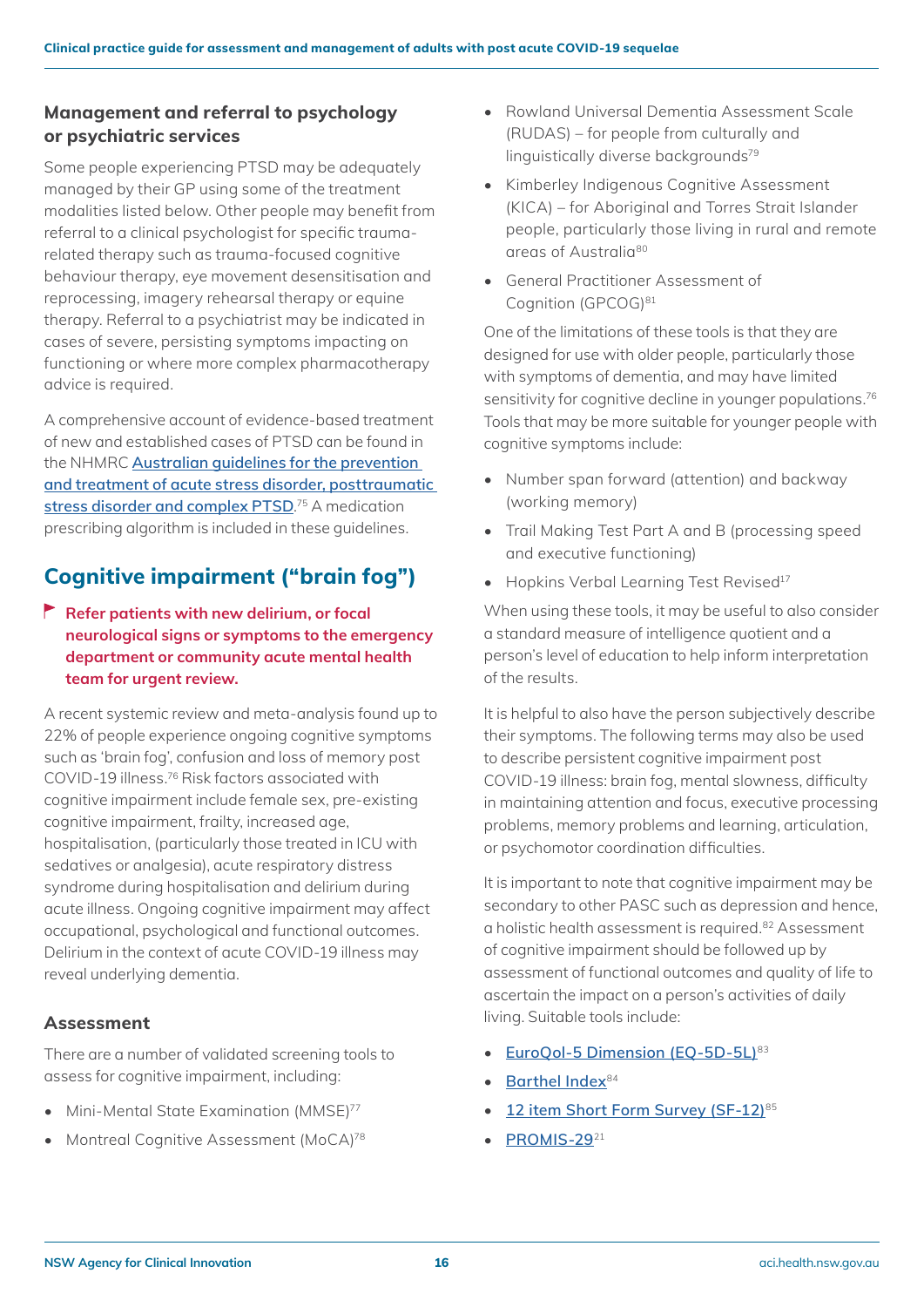#### **Management**

The treatment of cognitive impairment will depend on the types of symptoms described by the person. Referral to a rehabilitation physician, geriatrician and/ or neuropsychologist may be indicated.

The following interventions have been shown to demonstrate improvement in symptoms of cognitive impairment:

- Aerobic exercise
- A full medication review by a general practitioner or rehabilitation physician, as some medications may exacerbate symptoms. For a person aged over 65, a geriatrician should be consulted.
- Improved sleep hygiene
- Improved nutrition
- Neuropsychological rehabilitation strategies, usually performed by a neuropsychologist or multidisciplinary rehabilitation service. The strategies may include neuroplasticity-based therapies such as cognitive mapping, errorless learning and repetition of information<sup>86-88</sup>

### <span id="page-16-1"></span>**Joint and muscle pain**

Joint and/or muscle pain and stiffness is commonly reported post COVID-19 illness for a number of reasons including, but not limited to:

- Immobility, particularly for those hospitalised and treated in ICU (including the use of neuromuscular blockage and/or sedation)
- Proning, a common intervention for hospitalised patients, can also increase the risk of ongoing joint and muscle pain, peripheral neuropathy and compressive neuropathy
- Worsening of osteoarthritis or rheumatoid arthritis due to inflammatory molecules damaging cartilage during acute COVID-19 illness
- Use of steroid medications as a treatment for acute COVID-19
- New onset autoimmune polyarthopathy
- Reduced levels of activity or exercise secondary to ongoing fatigue
- Critical care neuropathy and peripheral neuropathy<sup>89</sup>

#### **Assessment**

A full patient history should be undertaken, each involved joint inspected and palpated, and range of motion estimated. The presence of tenderness, warmth or swelling should be investigated. Movements, time of day or activities that exacerbate symptoms should be noted.

A medication history should be obtained. The clinician should explore if the person gains relief from over-thecounter medication such as anti-inflammatory agents, topical treatments, heat or ice.

Blood tests and imaging may be required based on history and examination findings. For those with a history of rheumatoid arthritis or new onset polyarthopathy, testing of antibodies and rheumatoid factors may be warranted, with referral to a rheumatologist where indicated.

#### **Management**

In most instances, joint and/or muscle pain post COVID-19 illness will resolve within 2-3 months. Conservative management is usually adequate. Analgesia such as paracetamol or anti-inflammatories, such as ibuprofen, may be recommended. The use of heat packs may also provide relief. A physiotherapy assessment should be sought for individualised exercise prescription, particularly in the event of restricted range of motion or weakness.

If pain continues, referral to a rehabilitation medicine specialist, rheumatologist or pain specialist may be indicated.

### <span id="page-16-0"></span>**Functional mobility impairment**

Reduced mobility and functional outcomes are a commonly reported symptom of PASC, particularly in people aged 65 years and over or those living with frailty. Examples include the reduced ability to engage in household activity, physical activity and stand up after sitting in a chair.<sup>90</sup> Emerging evidence suggests that even people diagnosed with mild to moderate COVID-19 can have ongoing functional challenges.90 In older adults, without medical treatment, reduced mobility can result in fatigue, deconditioning and muscle atrophy which may lead to frailty.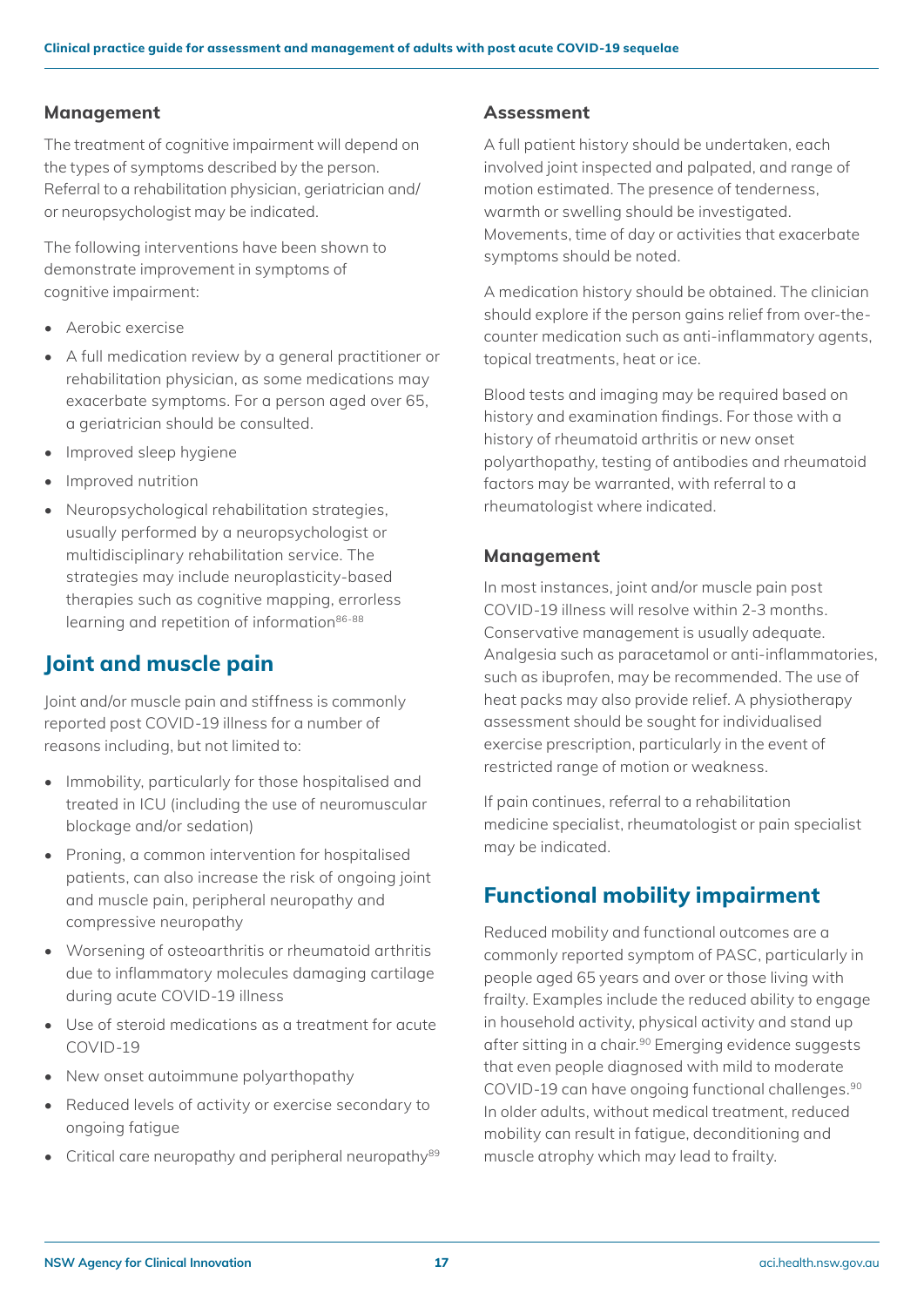#### **Assessment**

Consistent with the International Classification of Functioning, Disability and Health definition, people should be asked to report changes in their mobility in three domains:

- Ability to move around their home, for example standing up after sitting in a chair
- Ability to engage in housework
- Ability to engage in physical activity, for example walking up a flight of stairs without assistance.<sup>91</sup>

For people aged 65 years or older, the **[Physical Activity](https://www.physio-pedia.com/Physical_Activity_Scale_for_the_Elderly_(PASE))  [Scale for the Elderly](https://www.physio-pedia.com/Physical_Activity_Scale_for_the_Elderly_(PASE))** may be used to assess information on leisure, household and occupational activity.92

#### **Referral to physiotherapy and/or occupational therapy for further assessment**

Referral to a physiotherapist may be indicated for further assessments including:

- six-minute walk test
- five repetition sit to stand or one minute sit to stand<sup>93</sup>
- Berg balance scale
- Timed up and go test
- Barthel index
- Functional independence measure

Assessment by an occupational therapist will include assessment of both physical function and home environment. This is particularly important if concerns for safety of the person in their own home are present.

#### **Management**

#### **Referral to multidisciplinary rehabilitation**

For those people with significant mobility impairment, particularly that associated with deconditioning, referral to a rehabilitation physician for a comprehensive multidisciplinary rehabilitation assessment and intervention is recommended. Multidisciplinary rehabilitation may be delivered in an inpatient, day program or outpatient modality depending on symptom burden. This rehabilitation program may involve interventions including falls prevention, muscle strengthening, balance training, training for activities of daily living (for example cooking), home assessment and cognitive mapping.

#### **Referral to outpatient or community allied health services**

In mild to moderate cases of reduced mobility, referral to an outpatient or community physiotherapist and/or occupational therapist is appropriate. Exercise prescription and education can be provided to improve functional abilities, pacing and energy conservation. Adding in a social element via a group program, such as a falls prevention or exercise group, may improve adherence and motivation. Technology may be used to support self-directed exercise programs. Assessment of the safety of the home environment by an occupational therapist may include recommendations for home modifications or assistive technology where required.

### <span id="page-17-0"></span>**Palpitations and chest pain**

#### **Syncope, unexplained chest pain, palpitations, or arrhythmias – refer patient to the emergency department for urgent assessment**

Cardiovascular symptoms, including chest pain and palpitations, are common post acute COVID-19, but are usually not associated with serious pathology. The clinical priority is to differentiate musculoskeletal and other non-specific chest pain from serious conditions.<sup>94</sup>

Recent research by Xie et al. assessed the incidence of a number of long-term cardiovascular complications in a cohort of 153,760 people who had been diagnosed with COVID-19.45

This research indicated an increased risk of myocarditis and pericarditis. The same research also identified that in the 12 months following acute COVID-19 illness, a large veterans cohort in the United States demonstrated an increased risk of ischemic heart disease, including acute coronary disease, myocardial infarction, ischaemic cardiomyopathy and angina. An increased incidence of arrhythmias including atrial fibrillation is also reported post COVID-19 diagnosis.

Palpitations and symptoms such as dizziness and elevated heart rate are common, being reported in 20% of people diagnosed with COVID-19.95 It is common for palpitations to occur as a result of deconditioning after prolonged inactivity during the acute COVID-19 illness. Psychological distress may also lead to heart palpitations in people who have recovered from COVID-19.96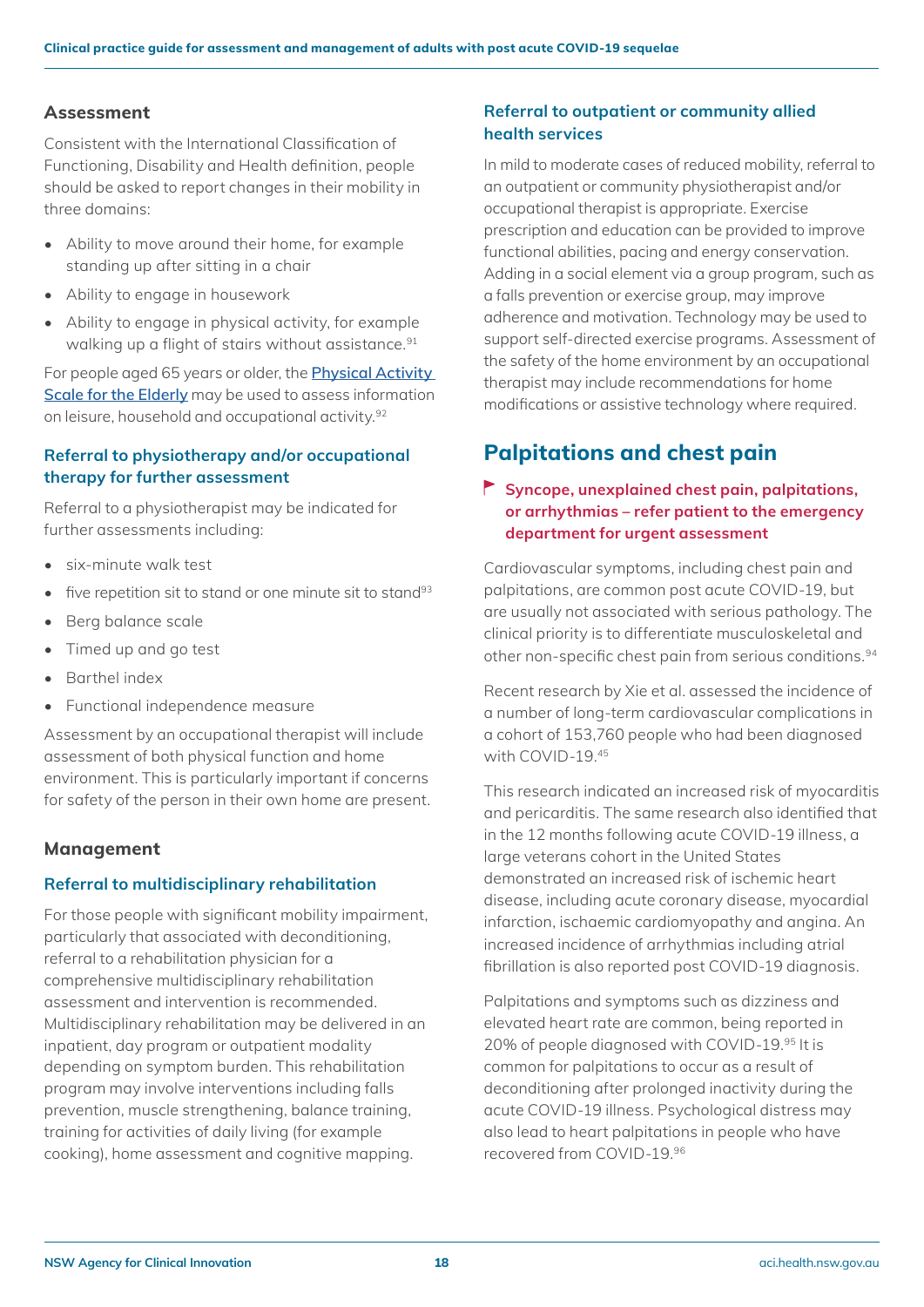POTS post COVID-19 illness has been reported in case reports and series.97 However, the exact incidence is difficult to determine as there has not been a systematic evaluation of POTS in COVID-19 survivors.

#### **Assessment**

While most instances of palpitations and/or chest pain post COVID-19 are not serious, due to the potential consequences, full emergency assessment is required if a person has acute cardiac chest pain.

Ischaemic heart disease, ischaemic cardiomyopathy and arrhythmia may all contribute to or cause exertional dyspnoea. Consider these diagnoses, especially in those with a history of heart disease or risk factors for ischaemic heart disease, and investigate as appropriate. Refer to the **[Heart](https://www.heartfoundation.org.au/health-professional-tools/Clinical-guidelines-position-statements)  [Foundation guidelines](https://www.heartfoundation.org.au/health-professional-tools/Clinical-guidelines-position-statements)** as required.98

Evaluation of new onset chest pain should be performed in an emergency department using the NSW Health Guideline **[Pathway for Acute Coronary](https://www1.health.nsw.gov.au/pds/ActivePDSDocuments/GL2019_014.pdf)  [Syndrome](https://www1.health.nsw.gov.au/pds/ActivePDSDocuments/GL2019_014.pdf)**. 99 This pathway recommends the use of serial ECG and troponin testing to risk stratify patients into groups requiring invasive angiography or suitable for non-invasive testing with exercise stress testing, CT coronary angiography or stress echocardiography depending on local availability and patient factors.

Further evaluation of chest pain should include echocardiography to investigate left ventricular function, exclude regional wall motion abnormalities and exclude the presence of pericardial effusions.<sup>97</sup>

Further evaluation of palpitations can include echocardiography, ambulatory ECG monitoring and dynamic evaluation of heart rate and blood pressure (for example lying and standing or tilt testing). A definite diagnosis of POTS syndrome should be made at a centre familiar with this condition.

#### **Management**

Management of chest pain post COVID-19 is dependent on the aetiology identified using the **[Pathway for Acute Coronary Syndrome](https://www1.health.nsw.gov.au/pds/ActivePDSDocuments/GL2019_014.pdf)** evaluation following the Heart Foundation **[Acute Coronary](https://www.heartfoundation.org.au/conditions/fp-acs-guidelines)  [Syndrome \(ACS\) clinical guidelines](https://www.heartfoundation.org.au/conditions/fp-acs-guidelines)**. 98, 99

In the majority of cases, no concerning aetiology is identified, and the management is supportive. If post-COVID-19 pericarditis and myocarditis is identified, then serial clinical and echocardiographic review is warranted. The use of specific therapeutic agents, including angiotensin-converting enzyme (ACE) inhibitors, remains investigational with no supporting evidence from clinical trials currently.<sup>100</sup>

Management of post-COVID-19 POTS is complex. Referral to a specialist with experience in managing POTS is recommended.

### <span id="page-18-0"></span>**Altered sense of taste and/or smell (persistent gustatory and/or olfactory dysfunction)**

Persistent alterations in sense of taste and/or smell are one of the most commonly reported PASC with the potential to affect mood, food enjoyment, nutritional intake, reduced ability to detect dangers (for example fire), mental health status and social life.101 Research published by Vaira et al. found that 22.3% respondees reported ongoing gustatory symptoms six months or more post-diagnosis of COVID-19.102 29.5% of people reported ongoing olfactory symptoms. People with persistent gustatory or olfactory dysfunction also report ongoing issues with appetite loss, weight loss, loss of pleasure in food, eating and social engagement, altered intimacy and an altered relationship to self and others.101

Studies have suggested several probable mechanisms for the development of olfactory dysfunction post COVID-19 illness, including olfactory cleft syndrome with mucosal obstruction, post-viral anosmia syndrome, cytokine storm, direct damage of olfactory sensory neurons and impairment of the olfactory perception centre in the brain.103 Post-viral olfactory dysfunction is known to occur with other viral illnesses such as influenza.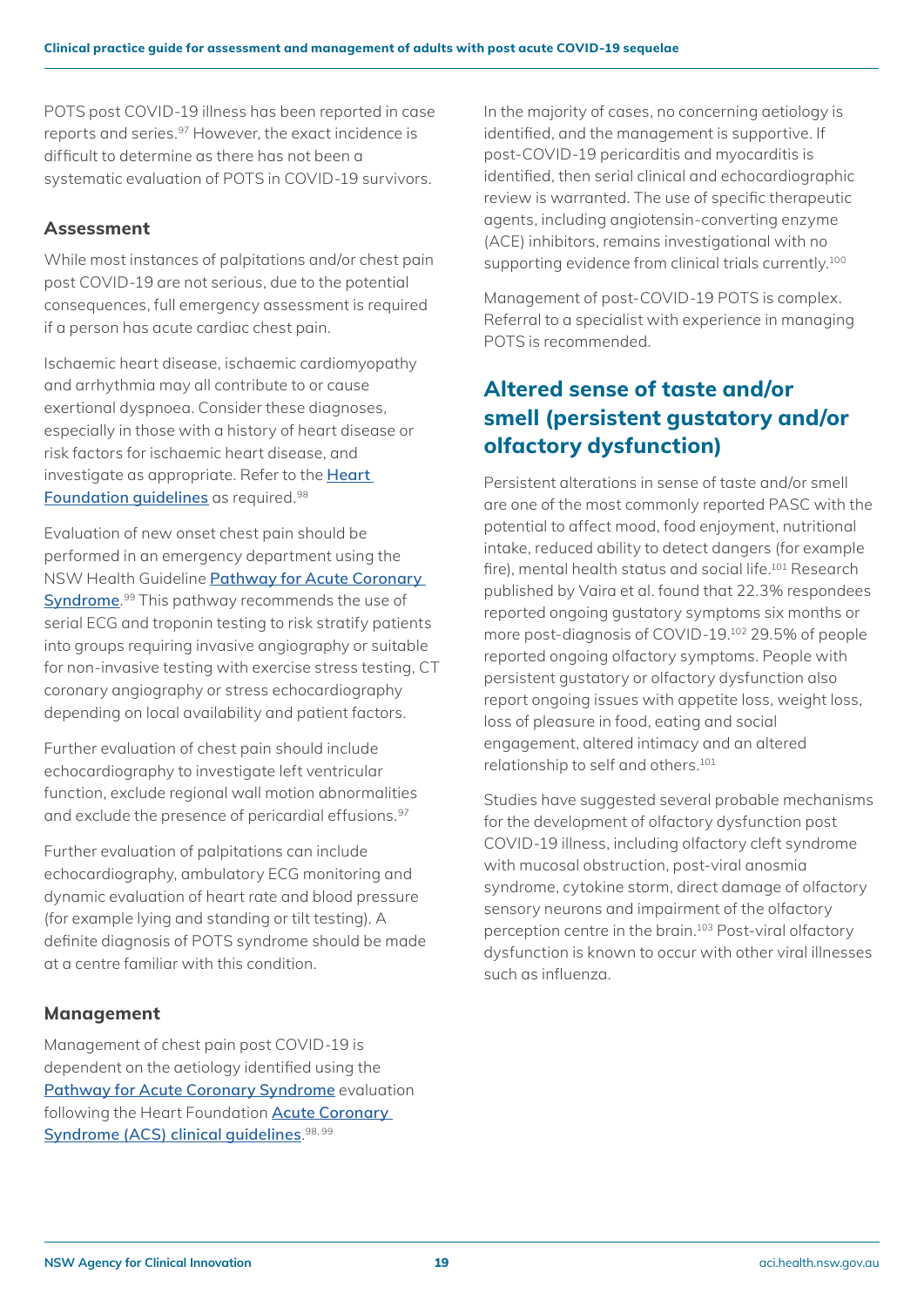#### **Assessment**

The clinician should perform a full comprehensive examination to rule out any other causes for the person's symptoms, such as nasal polyps, dental problems or cigarette smoking. Certain medications can also cause altered sense of taste or smell. Referral to an ear, nose and throat specialist for in-depth assessment may be indicated.

There is no specific diagnostic test to assess altered senses of smell or taste. The experience is subjective and hence, the clinician must rely on the person's self-reported experience. There are several ways to measure symptoms more objectively such as:

- Olfactory psychophysical assessment tools, such as odour thresholds (measuring the lowest strength of a chemical that you can recognise), odour discrimination (differentiation between different odours) and odour identification (identification of odours)<sup>104</sup>
- Comparing tastes and smells of different chemicals
- Scratch and sniff tests
- Sip, spit and rinse tests where chemicals are placed on certain parts of the tongue.105

#### **Management**

Evidence on the best management strategies for ongoing gustatory or olfactory symptoms post COVID-19 is still emerging, however olfactory training is considered a promising treatment option.

Olfactory training involves the person exposing themselves to four different odours twice daily for at least 24 weeks. The different scents are typically phenylethyl alcohol (rose scent), eucalyptol (eucalyptus scent), citronella (lemon scent), and eugenol (clove scent).<sup>106</sup> Further instructions on how to educate people on setting up and performing olfactory training are outlined in **[Olfactory Training: Continuing](https://www.ncbi.nlm.nih.gov/books/NBK567741/)  [Education Activity](https://www.ncbi.nlm.nih.gov/books/NBK567741/)**. 106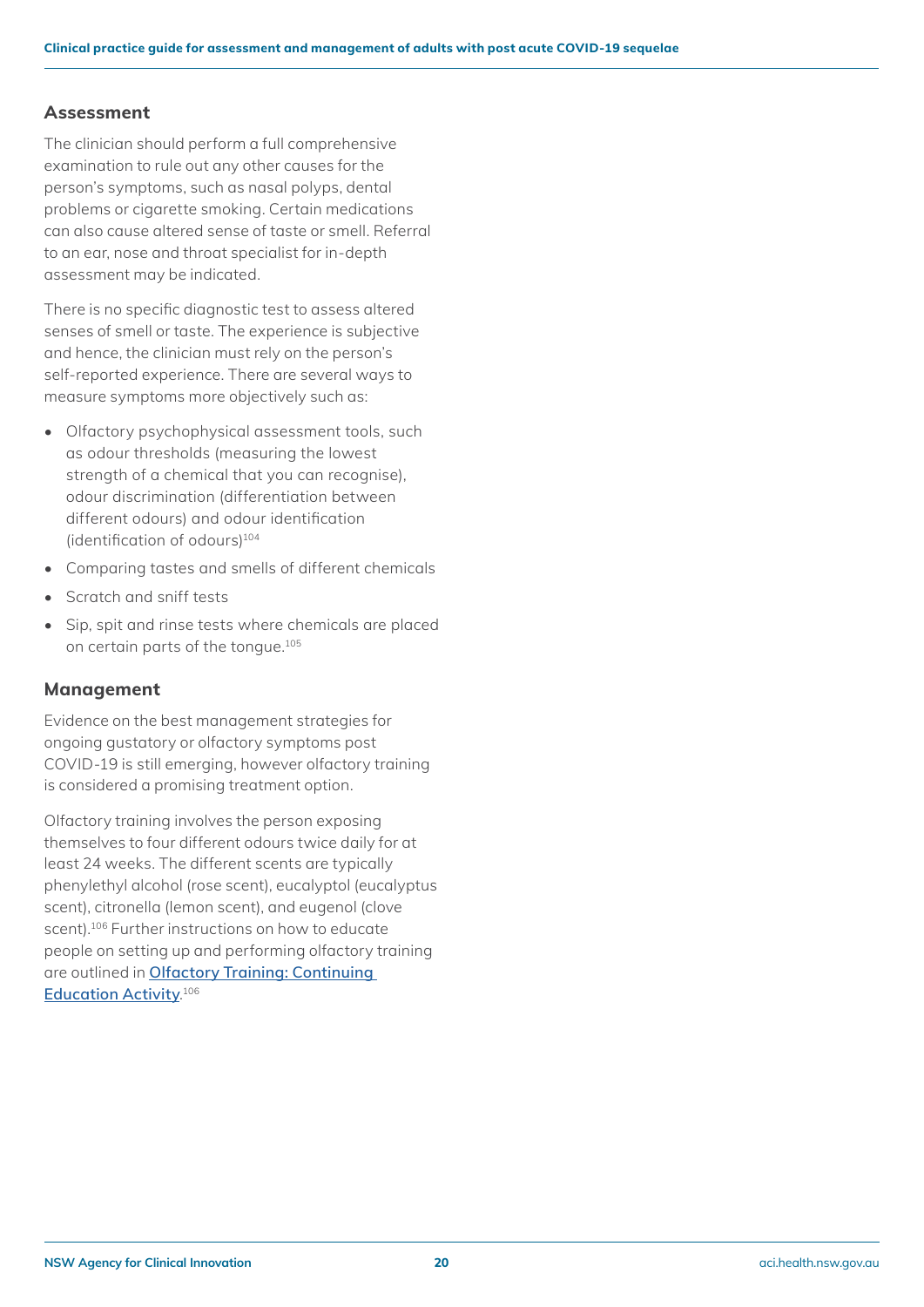## <span id="page-20-0"></span>**Glossary**

| <b>CTPA</b> | Computed tomography pulmonary angiogram                              |
|-------------|----------------------------------------------------------------------|
| <b>CXR</b>  | Chest x-ray                                                          |
| <b>DLCO</b> | Diffusing capacity for carbon monoxide                               |
| DSM-V       | Diagnostic and statistical manual for mental disorders (5th edition) |
| <b>DVT</b>  | Deep vein thrombosis                                                 |
| GP          | General practitioner                                                 |
| ME/CFS      | Myalgic encephalomyelitis or chronic fatigue syndrome                |
| <b>PASC</b> | Post-acute sequelae of COVID-19                                      |
| PE          | Pulmonary embolism                                                   |
| <b>POTS</b> | Postural orthostatic tachycardia syndrome                            |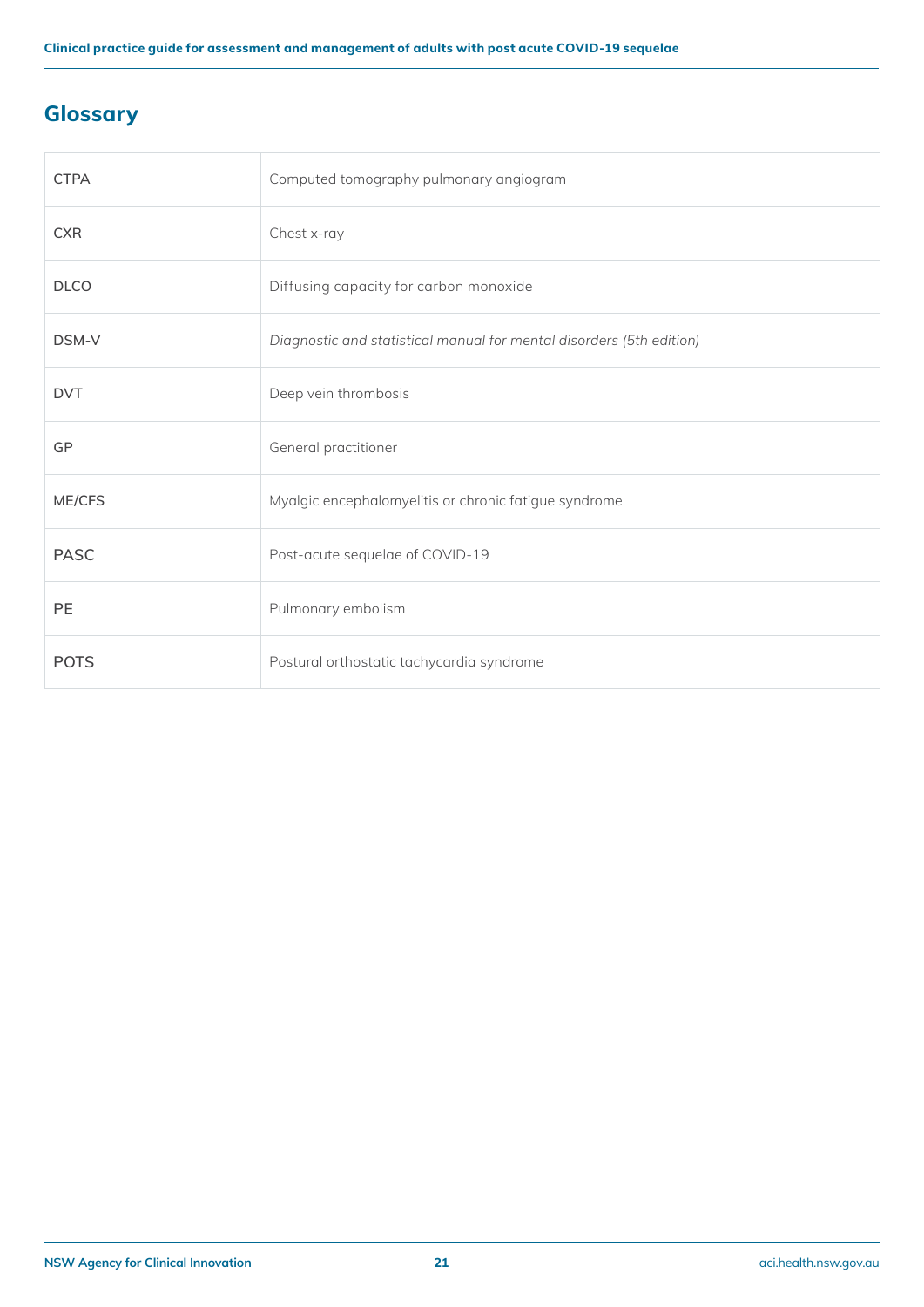### <span id="page-21-0"></span>**Acknowledgements**

Thank you to the following clinicians and subject matter experts who provided their input and expertise into development of this clinical practice guide.

| Professor Peter Wark                | Senior Staff Specialist, Rehabilitation and Sleep Medicine, John Hunter Hospital,<br>Hunter New England Local Health District; Conjoint Professor, University<br>of Newcastle                                                                           |
|-------------------------------------|---------------------------------------------------------------------------------------------------------------------------------------------------------------------------------------------------------------------------------------------------------|
| Professor Steven Faux               | Director, St Vincent's Hospital Department of Rehabilitation Medicine and Pain<br>Medicine; Conjoint Professor, St Vincent's Clinical School, University of New South<br>Wales; Adjunct Professor, School of Medicine, University of Notre Dame, Sydney |
| Professor Jennifer Alison           | Professor of Allied Health, Sydney Local Health District; Professor of Respiratory<br>Physiotherapy, University of Sydney                                                                                                                               |
| A/Professor Lissa Spencer           | Clinical Specialist Physiotherapist (Pulmonary, Cardiac and Chronic Disease<br>Rehabilitation), Royal Prince Alfred Hospital, Sydney Local Health District; Clinical<br>Associate Professor, University of Sydney                                       |
| Dr Aravinda Thiagalingam            | Senior Staff Specialist, Cardiology, Western Sydney Local Health District; Senior<br>Lecturer, Westmead Clinical School, University of Sydney                                                                                                           |
| Dr David Joffe                      | Visiting Medical Officer, Respiratory and Sleep Medicine, Royal North Shore Hospital,<br>Northern Sydney Local Health District; Convenor Respiratory Failure Service,<br>Woolcock Institute of Medical Research (Sleep Group)                           |
| Dr Kate George                      | General Practitioner; Lead Clinical Editor, HealthPathways Sydney                                                                                                                                                                                       |
| Dr Martina Gleeson                  | General Practitioner; Clinical Lead General Practice, South Eastern Sydney Health<br>Pathways, Regional Clinical Advisor, HealthPathways NSW                                                                                                            |
| Professor Kathleen<br>(Kay) Wilhelm | Research Director, Faces in the Street, St Vincent's Urban Mental Health Research<br>Institute; Consultant Psychiatrist, St Vincent's and Mater Health Service; Conjoint<br>Professor, University of NSW                                                |
| <b>Andrew Davison</b>               | Chief Allied Health Officer, NSW Ministry of Health                                                                                                                                                                                                     |
| Louise Sellars                      | Rehabilitation Network Manager, Agency for Clinical Innovation; Secretariat NSW<br>COVID-19 Rehabilitation Community of Practice                                                                                                                        |
| Helen Kulas                         | Respiratory Network Manager, Agency for Clinical Innovation; Secretariat NSW<br>COVID-19 Respiratory Community of Practice                                                                                                                              |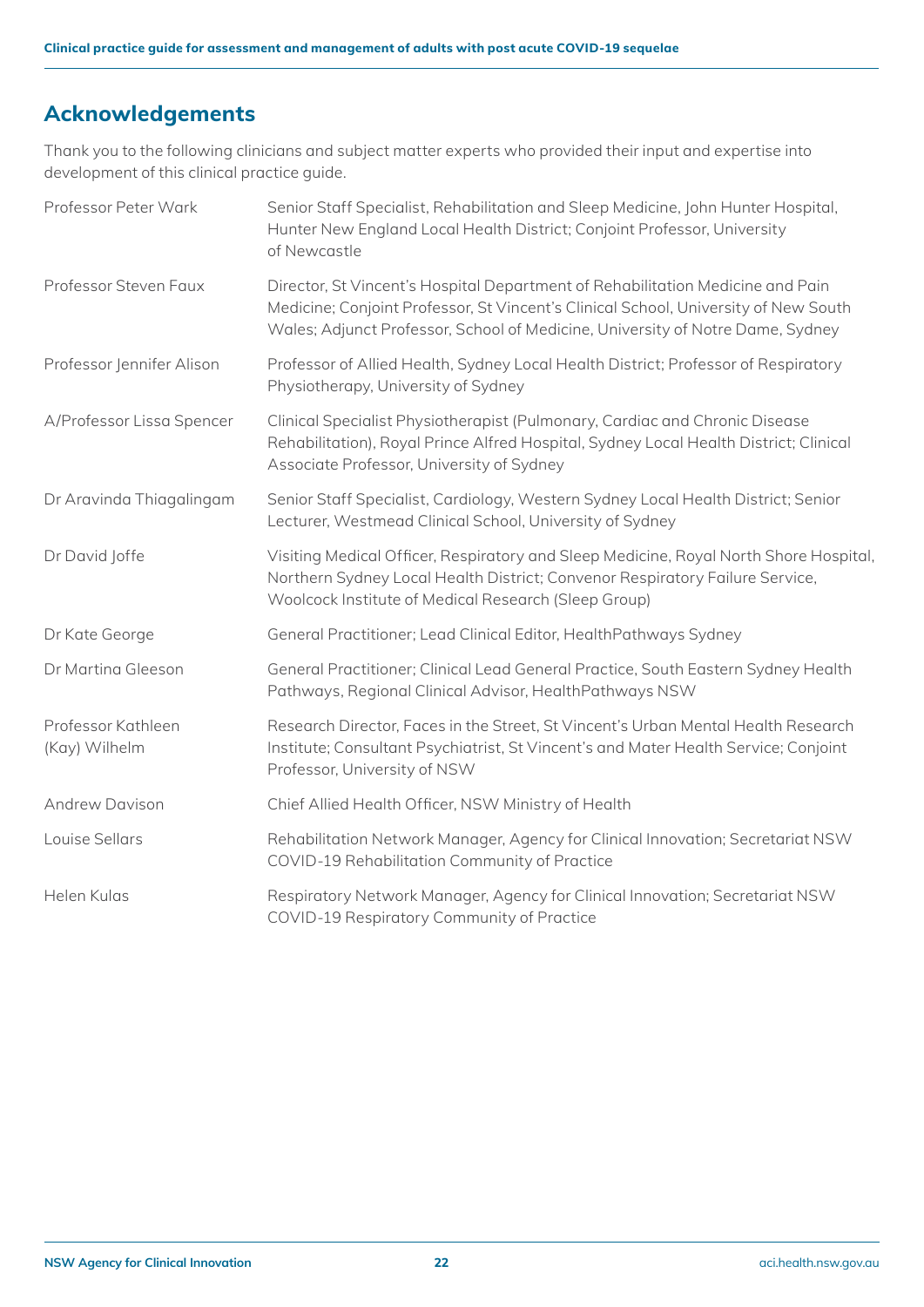### <span id="page-22-0"></span>**Appendix A: Recommended services and clinicians for the establishment of a dedicated PASC clinic**

Dedicated PASC clinics have been established in a number of other jurisdictions including the United Kingdom (where over 70 long-COVID clinics exist), the Royal Melbourne Hospital and in Canada. A number of other models are included in the Critical Intelligence Unit's **[Post acute and subacute COVID-19 care evidence check](https://aci.health.nsw.gov.au/__data/assets/pdf_file/0008/685097/Evidence-Check-Post-acute-and-subacute-COVID-19-care.pdf)**. 13 Based on existing models, the following services and clinicians should be included, noting that not all patients will require access to every discipline:

- Respiratory physician
- Rehabilitation physician
- Pulmonary rehabilitation service
- Geriatric medicine
- An allied health practitioner or nurse to act in a coordinator and patient education function
- Allied health practitioners including physiotherapy, occupational therapy, speech pathology, clinical psychology, neuropsychology, dietetics, exercise physiology and social work
- Access to interpreter services
- Access to Aboriginal health services
- Other medical specialties, which may be required depending on patient symptoms, include but are not limited to, cardiology, infectious diseases, rheumatology, haematology, psychiatry, drug and alcohol services, endocrinology and renal medicine.

Access and use of data including patient-reported measures (with the COVID-19 Yorkshire Rehabilitation Screen) and the Australasian Rehabilitation Outcomes Centre adjunct COVID-19 data set is also recommended to guide patient management, monitor progress and assist with service planning.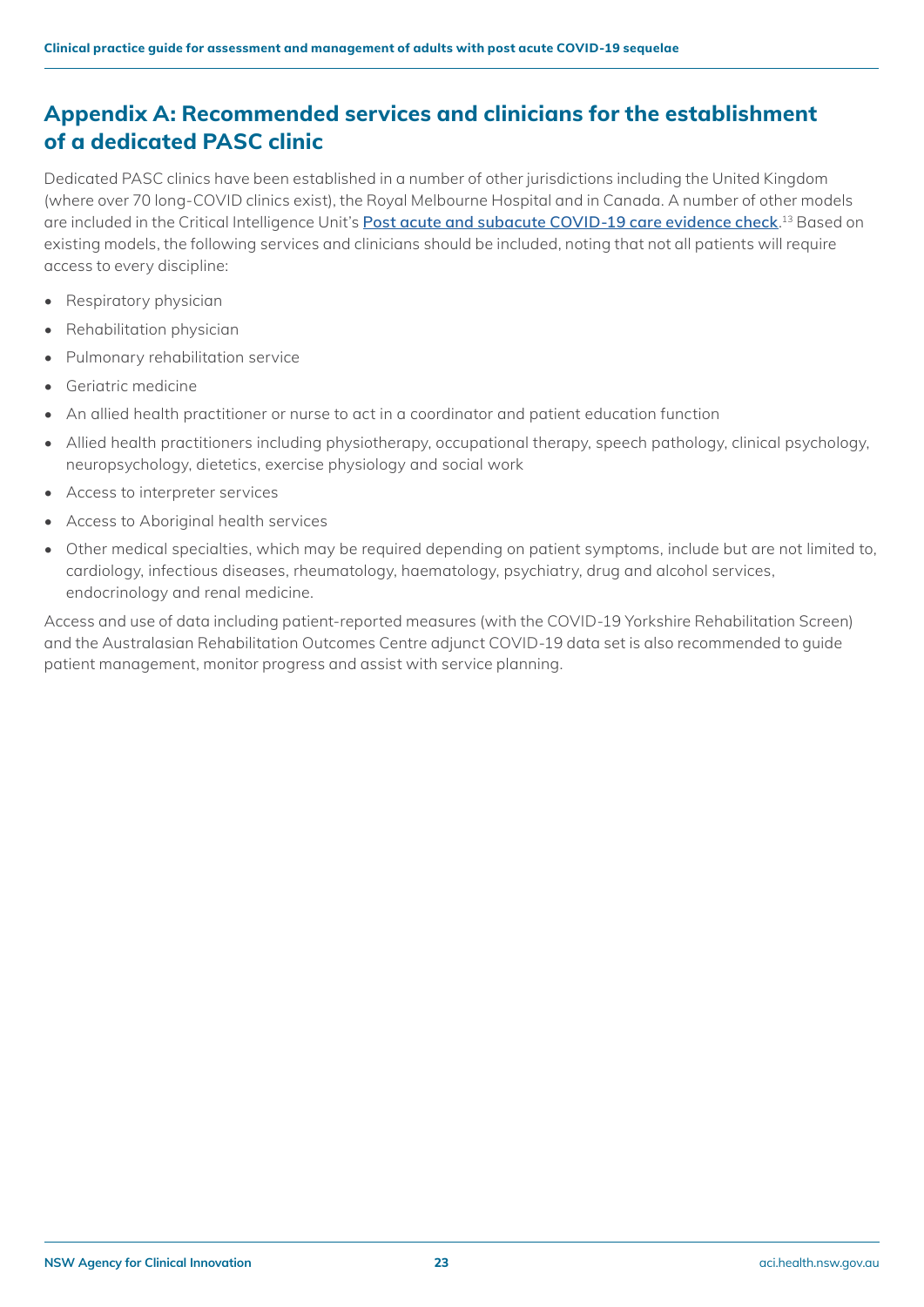### <span id="page-23-0"></span>**References**

- 1. World Health Organization. A clinical case definition of post COVID-19 condition by a Delphi consensus, 6 October 2021 [internet]. WHO: Switzerland; 2021 Oct 6 [cited 2022 Jan 24]. Available from: [https://www.who.int/](https://www.who.int/publications/i/item/WHO-2019-nCoV-Post_COVID-19_condition-Clinical_case_definition-2021.1) [publications/i/item/WHO-2019-nCoV-Post\\_COVID-19\\_](https://www.who.int/publications/i/item/WHO-2019-nCoV-Post_COVID-19_condition-Clinical_case_definition-2021.1) [condition-Clinical\\_case\\_definition-2021.1](https://www.who.int/publications/i/item/WHO-2019-nCoV-Post_COVID-19_condition-Clinical_case_definition-2021.1)
- 2. Royal Australian College of General Practitioners. Caring for patients with post–COVID-19 conditions [internet]. Melbourne: RACGP; updated December 2021 [cited 14 April 2022]. Available from: [https://www.racgp.org.au/](https://www.racgp.org.au/clinical-resources/covid-19-resources/clinical-care/caring-for-patients-with-post-covid-19-conditions) [clinical-resources/covid-19-resources/clinical-care/](https://www.racgp.org.au/clinical-resources/covid-19-resources/clinical-care/caring-for-patients-with-post-covid-19-conditions) [caring-for-patients-with-post-covid-19-conditions](https://www.racgp.org.au/clinical-resources/covid-19-resources/clinical-care/caring-for-patients-with-post-covid-19-conditions)
- 3. World Health Organization. Coronavirus disease (COVID-19): Post COVID-19 condition [internet]. WHO: Switzerland; 2021 Dec 16 [cited 2022 May 23]. Available from: [https://www.who.int/news-room/questions-and](https://www.who.int/news-room/questions-and-answers/item/coronavirus-disease-(covid-19)-post-covid-19-condition)[answers/item/coronavirus-disease-\(covid-19\)-post](https://www.who.int/news-room/questions-and-answers/item/coronavirus-disease-(covid-19)-post-covid-19-condition)[covid-19-condition](https://www.who.int/news-room/questions-and-answers/item/coronavirus-disease-(covid-19)-post-covid-19-condition)
- 4. O'Brien H, Tracey MJ, Ottewill C, et al. An integrated multidisciplinary model of COVID-19 recovery care. Ir J Med Sci. 2021 May;190(2):461-8. DOI: 10.1007/ s11845-020-02354-9
- 5. Cai X, Hu X, Ekumi IO, et al. Psychological Distress and Its Correlates Among COVID-19 Survivors During Early Convalescence Across Age Groups. Am J Geriatr Psychiatry. 2020 Oct;28(10):1030-9. DOI: 10.1016/j. jagp.2020.07.003
- 6. Almeria M, Cejudo JC, Sotoca J, et al. Cognitive profile following COVID-19 infection: Clinical predictors leading to neuropsychological impairment. Brain Behav Immun Health. 2020 Dec;9:100163. DOI: 10.1016/j. bbih.2020.100163
- 7. NSW Agency for Clinical Innovation. Management of adults with COVID-19 in the post-acute phase: A model of care for NSW health clinicians [internet]. Sydney: ACI; October 2021 [cited 14 April 2022]. Available from: [https://aci.health.nsw.gov.au/\\_\\_data/assets/pdf\\_](https://aci.health.nsw.gov.au/__data/assets/pdf_file/0008/687446/ACI-COP-Management-of-adults-with-COVID-in-the-post-acute-phase.pdf) [file/0008/687446/ACI-COP-Management-of-adults](https://aci.health.nsw.gov.au/__data/assets/pdf_file/0008/687446/ACI-COP-Management-of-adults-with-COVID-in-the-post-acute-phase.pdf)[with-COVID-in-the-post-acute-phase.pdf](https://aci.health.nsw.gov.au/__data/assets/pdf_file/0008/687446/ACI-COP-Management-of-adults-with-COVID-in-the-post-acute-phase.pdf)
- 8. Antonelli M, Penfold RS, Merino J, et al. Risk factors and disease profile of post-vaccination SARS-CoV-2 infection in UK users of the COVID Symptom Study app: a prospective, community-based, nested, case-control study. Lancet Infect Dis. 2021 Sep 1. DOI: 10.1016/ s1473-3099(21)00460-6
- 9. Simon MA, Luginbuhl RD, Parker R. Reduced Incidence of Long-COVID Symptoms Related to Administration of COVID-19 Vaccines Both Before COVID-19 Diagnosis and Up to 12 Weeks After. medRxiv. 2021:2021.11.17.21263608. DOI: 10.1101/2021.11.17.21263608
- 10. National Institute for Health and Care Excellence. COVID-19 rapid guideline: managing the long-term effects of COVID-19 [internet]. NICE: UK; Dec 2020, updated 11 Nov 2021 [cited 24 Jan 2022]. Available from:<https://www.nice.org.uk/guidance/ng188>
- 11. COVID-19 Critical Intelligence Unit. Living Evidence - post acute sequelae of COVID-19 [internet]. Sydney: ACI; updated 13 Apr 2022 [cited 14 April 2022]. Available from: [https://aci.health.nsw.gov.au/covid-19/](https://aci.health.nsw.gov.au/covid-19/critical-intelligence-unit/post-acute-sequelae) [critical-intelligence-unit/post-acute-sequelae](https://aci.health.nsw.gov.au/covid-19/critical-intelligence-unit/post-acute-sequelae)
- 12. COVID-19 Critical Intelligence Unit. In brief: Post acute sequelae of COVID-19 (long COVID) [internet]. Sydney: ACI; 1 Apr 2022 [cited 14 April 2022]. Available from: [https://aci.health.nsw.gov.au/\\_\\_data/assets/pdf\\_](https://aci.health.nsw.gov.au/__data/assets/pdf_file/0004/695983/Evidence-Check-Post-acute-sequelae-of-COVID-19.pdf) [file/0004/695983/Evidence-Check-Post-acute](https://aci.health.nsw.gov.au/__data/assets/pdf_file/0004/695983/Evidence-Check-Post-acute-sequelae-of-COVID-19.pdf)[sequelae-of-COVID-19.pdf](https://aci.health.nsw.gov.au/__data/assets/pdf_file/0004/695983/Evidence-Check-Post-acute-sequelae-of-COVID-19.pdf)
- 13. COVID-19 Critical Intelligence Unit. Evidence check: Post-acute and subacute COVID-19 care [internet]. Sydney: ACI; 11 Feb 2022 [cited 14 April 2022]. Available from: [https://aci.health.nsw.gov.au/\\_\\_data/assets/](https://aci.health.nsw.gov.au/__data/assets/pdf_file/0008/685097/Evidence-Check-Post-acute-and-subacute-COVID-19-care.pdf) [pdf\\_file/0008/685097/Evidence-Check-Post-acute-and](https://aci.health.nsw.gov.au/__data/assets/pdf_file/0008/685097/Evidence-Check-Post-acute-and-subacute-COVID-19-care.pdf)[subacute-COVID-19-care.pdf](https://aci.health.nsw.gov.au/__data/assets/pdf_file/0008/685097/Evidence-Check-Post-acute-and-subacute-COVID-19-care.pdf)
- 14. COVID-19 Critical Intelligence Unit. Breathlessness post COVID-19 [internet]. Sydney: ACI; 4 May 2022 [cited 5 May 2022]. Available from: [https://aci.health.nsw.gov.](https://aci.health.nsw.gov.au/__data/assets/pdf_file/0004/723613/Evidence-Check-Breathlessness-post-COVID-19.pdf) [au/\\_\\_data/assets/pdf\\_file/0004/723613/Evidence-](https://aci.health.nsw.gov.au/__data/assets/pdf_file/0004/723613/Evidence-Check-Breathlessness-post-COVID-19.pdf)[Check-Breathlessness-post-COVID-19.pdf](https://aci.health.nsw.gov.au/__data/assets/pdf_file/0004/723613/Evidence-Check-Breathlessness-post-COVID-19.pdf)
- 15. NSW Agency for Clinical Innovation. Frailty screening and assessment tools [internet]. Sydney: ACI; September 2020 [cited 14 Apr 2022]. Available from: [https://aci.](https://aci.health.nsw.gov.au/networks/frailty-taskforce/resources/frailty-screening-and-assessment-tools) [health.nsw.gov.au/networks/frailty-taskforce/resources/](https://aci.health.nsw.gov.au/networks/frailty-taskforce/resources/frailty-screening-and-assessment-tools) [frailty-screening-and-assessment-tools](https://aci.health.nsw.gov.au/networks/frailty-taskforce/resources/frailty-screening-and-assessment-tools)
- 16. Cervia C, Zurbuchen Y, Taeschler P, et al. Immunoglobulin signature predicts risk of post-acute COVID-19 syndrome. Nat Commun. 2022 Jan 25;13(1):446. DOI: 10.1038/s41467-021-27797-1
- 17. Becker C, Beck K, Zumbrunn S, et al. Long COVID 1 year after hospitalisation for COVID-19: a prospective bicentric cohort study. Swiss Med Wkly. 2021 Oct 11;151:w30091. DOI: 10.4414/smw.2021.w30091
- 18. Fernández-de-Las-Peñas C, Pellicer-Valero OJ, Navarro-Pardo E, et al. Symptoms Experienced at the Acute Phase of SARS-CoV-2 Infection as Risk Factor of Long-term Post-COVID Symptoms: The LONG-COVID-EXP-CM Multicenter Study. Int J Infect Dis. 2022 Mar;116:241-4. DOI: 10.1016/j.ijid.2022.01.007
- 19. Baratta JM, Tompary A, Siano S, et al. Postacute Sequelae of COVID-19 Infection and Development of a Physiatry-Led Recovery Clinic. Am J Phys Med Rehabil. 2021;100(7):633-4. DOI: 10.1097/ PHM.0000000000001778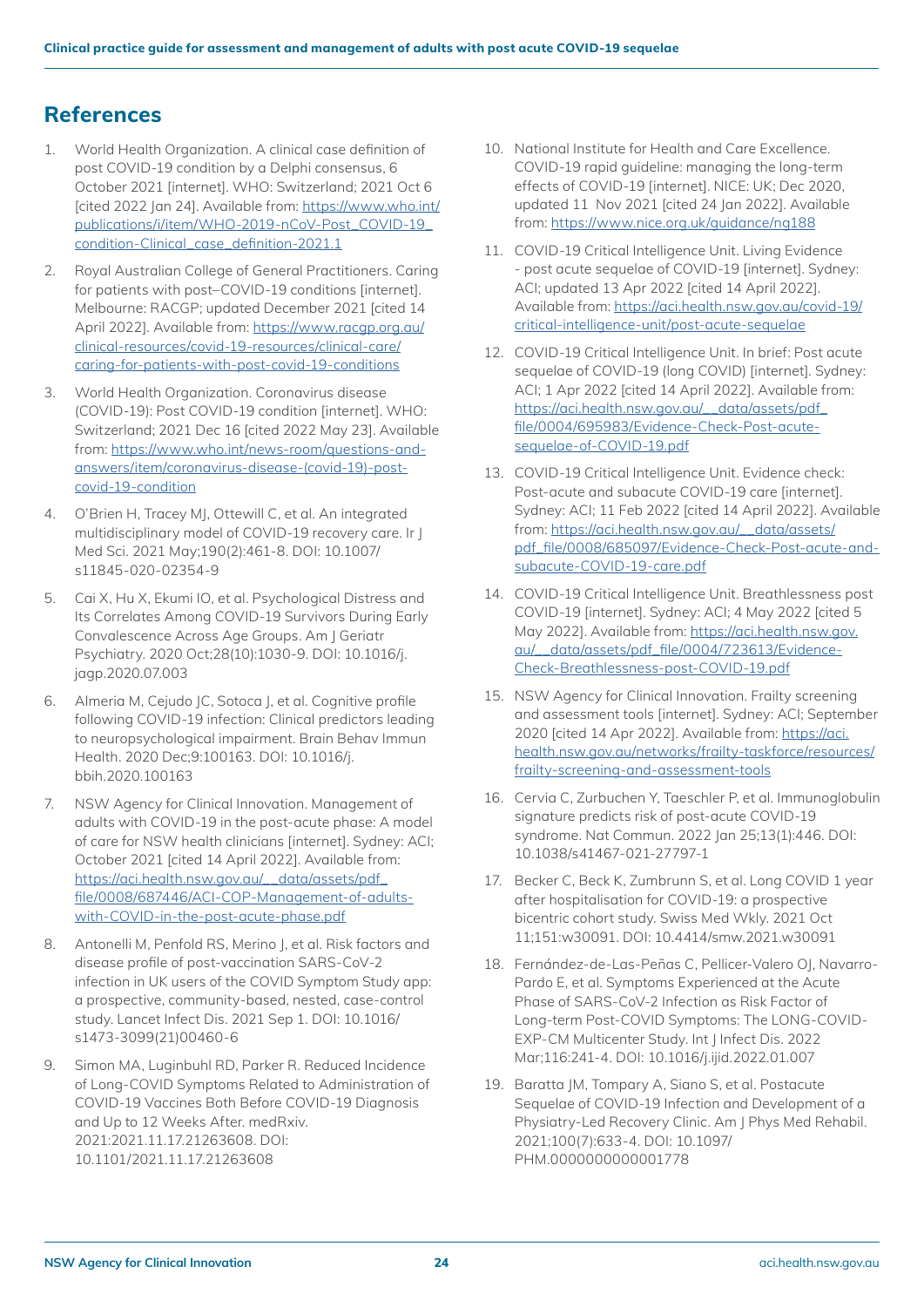- 20. O'Connor RJ, Preston N, Parkin A, et al. The COVID-19 Yorkshire Rehabilitation Scale (C19-YRS): Application and psychometric analysis in a post-COVID-19 syndrome cohort. Journal of Medical Virology. 2022;94(3):1027-34. DOI: https://doi.org/10.1002/ jmv.27415
- 21. PROMIS Health Organization. PROMIS–29 Profile v2.1 [internet]. Sydney: NSW Agency for Clinical Innovation; Apr 2022 [cited 14 Apr 2022]. Available from: [https://aci.](https://aci.health.nsw.gov.au/__data/assets/pdf_file/0006/632859/Patient-Reported-Outcome-Measures-Information-System-PROMIS-29-Profile.pdf) [health.nsw.gov.au/\\_\\_data/assets/pdf\\_file/0006/632859/](https://aci.health.nsw.gov.au/__data/assets/pdf_file/0006/632859/Patient-Reported-Outcome-Measures-Information-System-PROMIS-29-Profile.pdf) [Patient-Reported-Outcome-Measures-Information-](https://aci.health.nsw.gov.au/__data/assets/pdf_file/0006/632859/Patient-Reported-Outcome-Measures-Information-System-PROMIS-29-Profile.pdf)[System-PROMIS-29-Profile.pdf](https://aci.health.nsw.gov.au/__data/assets/pdf_file/0006/632859/Patient-Reported-Outcome-Measures-Information-System-PROMIS-29-Profile.pdf)
- 22. EuroQol Group. Health Questionnaire (EQ-5D-5L) [internet]. Sydney: NSW Agency for Clinical Innovation; 2022 [cited 14 Apr 2022]. Available from: [https://aci.](https://aci.health.nsw.gov.au/__data/assets/pdf_file/0003/632847/EuroQol-5-Dimension.pdf) [health.nsw.gov.au/\\_\\_data/assets/pdf\\_file/0003/632847/](https://aci.health.nsw.gov.au/__data/assets/pdf_file/0003/632847/EuroQol-5-Dimension.pdf) [EuroQol-5-Dimension.pdf](https://aci.health.nsw.gov.au/__data/assets/pdf_file/0003/632847/EuroQol-5-Dimension.pdf)
- 23. Davis HE, Assaf GS, McCorkell L, et al. Characterizing long COVID in an international cohort: 7 months of symptoms and their impact. E Clinical Medicine. 2021 01 Aug;38:101019. DOI: 10.1016/j.eclinm.2021.101019
- 24. Gaber T. Assessment and management of post-COVID fatigue. Prog Neurol Psychiatry. 2021;25(1):36-9. DOI: 10.1002/pnp.698
- 25. Townsend L, Dyer AH, Jones K, et al. Persistent fatigue following SARS-CoV-2 infection is common and independent of severity of initial infection. PLoS One. 2020;15(11):e0240784. DOI: 10.1371/journal. pone.0240784
- 26. National Institute for Health and Care Excellence. Myalgic encephalomyelitis (or encephalopathy)/chronic fatigue syndrome: diagnosis and management. NICE guideline [NG206] [internet]. United Kingdon: NICE; 29 Oct 2022 [cited 14 Apr 2022]. Available from: [https://](https://www.nice.org.uk/guidance/ng206) [www.nice.org.uk/guidance/ng206](https://www.nice.org.uk/guidance/ng206)
- 27. Sisó-Almirall A, Brito-Zerón P, Conangla Ferrín L, et al. Long Covid-19: Proposed Primary Care Clinical Guidelines for Diagnosis and Disease Management. Int J Environ Res Public Health. 2021 Apr 20;18(8). DOI: 10.3390/ijerph18084350
- 28. MDApp. Fatigue Severity Scale (FSS) [internet]. Manchester, England: MDApp; Apr 2020 [ cited 14 Apr 2022]. Available from: [https://www.mdapp.co/](https://www.mdapp.co/fatigue-severity-scale-fss-calculator-372/) [fatigue-severity-scale-fss-calculator-372/](https://www.mdapp.co/fatigue-severity-scale-fss-calculator-372/)
- 29. The University of Texas M. D. Anderson Cancer Center. Brief Fatigue Inventory [internet]. New York, USA: National Palliative Care Research Center; 1997 [cited 14 April 2022]. Available from: [http://www.npcrc.org/files/](http://www.npcrc.org/files/news/brief_fatigue_inventory.pdf) [news/brief\\_fatigue\\_inventory.pdf](http://www.npcrc.org/files/news/brief_fatigue_inventory.pdf)
- 30. Chung F, Abdullah HR, Liao P. STOP-Bang Questionnaire: A Practical Approach to Screen for Obstructive Sleep Apnea. Chest. 2016 Mar;149(3):631- 8. DOI: 10.1378/chest.15-0903
- 31. Your COVID recovery. Long COVID [internet]. England: NHS England; Dec 2020 [cited 14 Apr 2022]. Available from: [https://www.yourcovidrecovery.nhs.uk/what-is](https://www.yourcovidrecovery.nhs.uk/what-is-covid-19/long-covid)[covid-19/long-covid](https://www.yourcovidrecovery.nhs.uk/what-is-covid-19/long-covid)
- 32. Kuut TA, Müller F, Aldenkamp A, et al. A randomised controlled trial testing the efficacy of Fit after COVID, a cognitive behavioural therapy targeting severe postinfectious fatigue following COVID-19 (ReCOVer): study protocol. Trials. 2021 Dec 2;22(1):867. DOI: 10.1186/ s13063-021-05569-y
- 33. University of New South Wales. UNSW Fatigue Clinic [internet]. Sydney: UNSW; [cited 14 Apr 2022]. Available from:<https://www.fatigueclinic.unsw.edu.au>
- 34. Huang C, Huang L, Wang Y, et al. 6-month consequences of COVID-19 in patients discharged from hospital: a cohort study. The Lancet. 2021;397(10270):220-32. DOI: 10.1016/ S0140-6736(20)32656-8
- 35. Bellan M, Soddu D, Balbo PE, et al. Respiratory and Psychophysical Sequelae Among Patients With COVID-19 Four Months After Hospital Discharge. JAMA Netw Open. 2021 Jan 4;4(1):e2036142. DOI: 10.1001/ jamanetworkopen.2020.36142
- 36. Shah AS, Wong AW, Hague CJ, et al. A prospective study of 12-week respiratory outcomes in COVID-19 related hospitalisations. Thorax. 2021 Apr;76(4):402-4. DOI: 10.1136/thoraxjnl-2020-216308
- 37. Morin L, Savale L, Pham T, et al. Four-Month Clinical Status of a Cohort of Patients After Hospitalization for COVID-19. JAMA. 2021 Apr 20;325(15):1525-34. DOI: 10.1001/jama.2021.3331
- 38. Groff D, Sun A, Ssentongo AE, et al. Short-term and Long-term Rates of Postacute Sequelae of SARS-CoV-2 Infection: A Systematic Review. JAMA Netw Open. 2021;4(10):e2128568-e. DOI: 10.1001/ jamanetworkopen.2021.28568
- 39. George PM, Barratt SL, Condliffe R, et al. Respiratory follow-up of patients with COVID-19 pneumonia. Thorax. 2020 Nov;75(11):1009-16. DOI: 10.1136/ thoraxjnl-2020-215314
- 40. Yorke J, Moosavi SH, Shuldham C, et al. Quantification of dyspnoea using descriptors: development and initial testing of the Dyspnoea-12. Thorax. 2010 Jan;65(1):21- 6. DOI: 10.1136/thx.2009.118521
- 41. Gungor S, Tosun B, Unal N, et al. Evaluation of dyspnea severity and sleep quality in patients with novel coronavirus. Int | Clin Pract. 2021 Oct;75(10):e14631. DOI: 10.1111/ijcp.14631
- 42. Truffaut L, Demey L, Bruyneel AV, et al. Post-discharge critical COVID-19 lung function related to severity of radiologic lung involvement at admission. Respir Res. 2021 Jan 21;22(1):29. DOI: 10.1186/ s12931-021-01625-y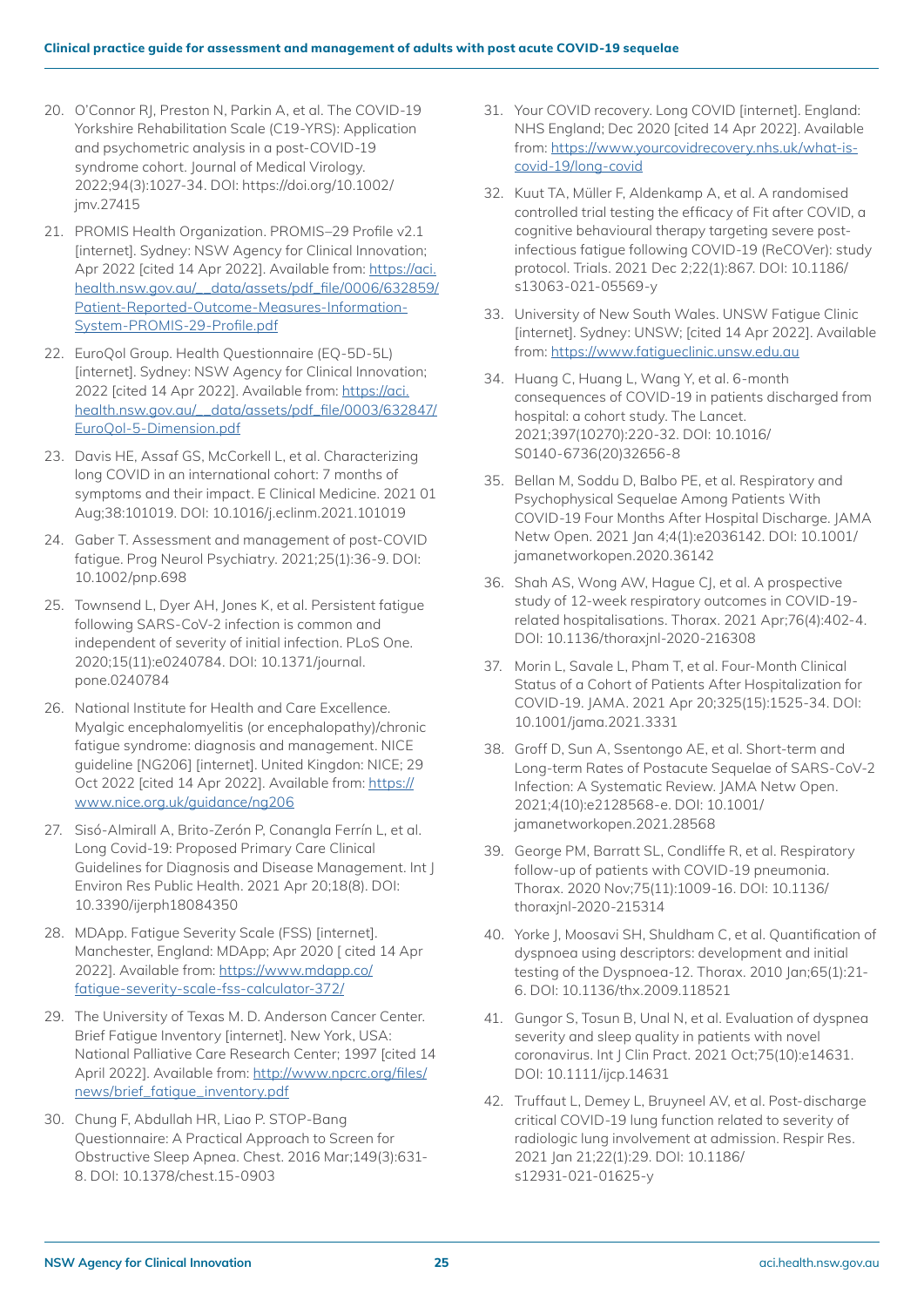- 43. Stewart I, Jacob J, George P, et al. Interstitial lung damage following COVID-19 hospitalisation: an interim analysis of the UKILD Post-COVID study. medRxiv. 2022.03.10.22272081. DOI: 10.1101/2022.03.10.22272081
- 44. Greenhalgh T, Javid B, Knight M, et al. What is the efficacy and safety of rapid exercise tests for exertional desaturation in covid-19? [internet]. Oxford, England: The Centre for Evidence-Based Medicine; April 2020 [cited 31 Aug 2020]. Available from: [https://www.cebm.](https://www.cebm.net/covid-19/what-is-the-efficacy-and-safety-of-rapid-exercise-tests-for-exertional-desaturation-in-covid-19) [net/covid-19/what-is-the-efficacy-and-safety-of-rapid](https://www.cebm.net/covid-19/what-is-the-efficacy-and-safety-of-rapid-exercise-tests-for-exertional-desaturation-in-covid-19) [-exercise-tests-for-exertional-desaturation-in-covid-19](https://www.cebm.net/covid-19/what-is-the-efficacy-and-safety-of-rapid-exercise-tests-for-exertional-desaturation-in-covid-19)
- 45. Xie Y, Xu E, Bowe B, et al. Long-term cardiovascular outcomes of COVID-19. Nat Med. 2022 Feb 7. DOI: 10.1038/s41591-022-01689-3
- 46. Han X, Fan Y, Alwalid O, et al. Six-month Follow-up Chest CT Findings after Severe COVID-19 Pneumonia. Radiology. 2021;299(1):E177-E86. DOI: 10.1148/ radiol.2021203153
- 47. Solomon | |, Heyman B, Ko | P, et al. CT of Post-Acute Lung Complications of COVID-19. Radiology. 2021;301(2):E383-E95. DOI: 10.1148/ radiol.2021211396
- 48. Gloeckl R, Leitl D, Jarosch I, et al. Benefits of pulmonary rehabilitation in COVID-19: a prospective observational cohort study. ERJ Open Res. 2021;7(2):00108-2021. DOI: 10.1183/23120541.00108-2021
- 49. van Belle A, Büller HR, Huisman MV, et al. Effectiveness of managing suspected pulmonary embolism using an algorithm combining clinical probability, D-dimer testing, and computed tomography. JAMA. 2006 Jan 11;295(2):172-9. DOI: 10.1001/jama.295.2.172
- 50. Garrigues E, Janvier P, Kherabi Y, et al. Post-discharge persistent symptoms and health-related quality of life after hospitalization for COVID-19. J Infect. 2020 Dec;81(6):e4-e6. DOI: 10.1016/j.jinf.2020.08.029
- 51. Naeije R, Caravita S. Phenotyping long COVID. Eur Respir J. 2021;58(2):2101763. DOI: 10.1183/13993003.01763-2021
- 52. Gibson PG, Chang AB, Glasgow NJ, et al. CICADA: Cough in Children and Adults: Diagnosis and Assessment. Australian Cough Guidelines summary statement. Med J Aust. 2010;192(5):265-71. DOI: 10.5694/j.1326-5377.2010.tb03504.x
- 53. Renaud-Charest O, Lui LMW, Eskander S, et al. Onset and frequency of depression in post-COVID-19 syndrome: A systematic review. | Psychiatr Res. 2021;144:129-37. DOI: 10.1016/j.jpsychires.2021.09.054
- 54. Mazza MG, Palladini M, De Lorenzo R, et al. Persistent psychopathology and neurocognitive impairment in COVID-19 survivors: Effect of inflammatory biomarkers at three-month follow-up. Brain Behav Immun. 2021 May;94:138-47. DOI: 10.1016/j.bbi.2021.02.021
- 55. Mattioli F, Stampatori C, Righetti F, et al. Neurological and cognitive sequelae of Covid-19: a four month follow-up. J Neurol. 2021 Dec;268(12):4422-8. DOI: 10.1007/s00415-021-10579-6
- 56. MDCalc. PHQ-9 (Patient Health Questionnaire-9) [internet]. New York, USA: MDCalc; 2019 [cited 14 Apr 2022]. Available from: [https://www.mdcalc.com/](https://www.mdcalc.com/phq-9-patient-health-questionnaire-9) [phq-9-patient-health-questionnaire-9](https://www.mdcalc.com/phq-9-patient-health-questionnaire-9)
- 57. AbilityLab. Neuro QOL [internet]. Chicago, USA: AbilityLab; 01 Aug 2019 [cited 14 Apr 2022]. Available from: [https://www.sralab.org/rehabilitation-measures/](https://www.sralab.org/rehabilitation-measures/neuro-qol) [neuro-qol](https://www.sralab.org/rehabilitation-measures/neuro-qol)
- 58. Lovibond SH, Lovibond PF. DASS21 [internet]. Sydney: Agency for Clinical Innovation; 2021 [cited 14 Apr 2022]. Available from: [https://aci.health.nsw.gov.au/\\_\\_data/](https://aci.health.nsw.gov.au/__data/assets/pdf_file/0008/632843/Depression-Anxiety-Stress-Scale-21.pdf) [assets/pdf\\_file/0008/632843/Depression-Anxiety-](https://aci.health.nsw.gov.au/__data/assets/pdf_file/0008/632843/Depression-Anxiety-Stress-Scale-21.pdf)[Stress-Scale-21.pdf](https://aci.health.nsw.gov.au/__data/assets/pdf_file/0008/632843/Depression-Anxiety-Stress-Scale-21.pdf)
- 59. Zigmond AS, Snaith RP. Hospital Anxiety and Depression Scale (HADS) [internet]. South Africa: Sexual Violence Research Initiative; 2019 [cited 14 Apr 2022] [https://www.svri.org/sites/default/files/](https://www.svri.org/sites/default/files/attachments/2016-01-13/HADS.pdf) [attachments/2016-01-13/HADS.pdf](https://www.svri.org/sites/default/files/attachments/2016-01-13/HADS.pdf)
- 60. Couvy-Duchesne B, Davenport TA, Martin NG, et al. Validation and psychometric properties of the Somatic and Psychological HEalth REport (SPHERE) in a young Australian-based population sample using nonparametric item response theory. BMC Psychiatry. 01 Aug 2017;17(1):279. DOI: 10.1186/s12888-017-1420-1
- 61. Therapeutic Guidelines [internet]. Melbourne: Therapeutic Guidelines; 2021 [cited 14 Apr 2022]. Available from: <https://www.tg.org.au>
- 62. Australian Medicines Handbook [internet]. Adelaide: Australian Medicines Handbook; Jan 2022 [cited 14 Apr 2022]. Available from: <https://amhonline.amh.net.au>
- 63. Malhi GS, Bell E, Bassett D, et al. The 2020 Royal Australian and New Zealand College of Psychiatrists clinical practice guidelines for mood disorders. Aust NZ J Psychiatry. 2021 Jan;55(1):7-117. DOI: 10.1177/0004867420979353
- 64. St Vincent's Hospital, University of New South Wales. This way up [internet]. Sydney: St. Vincent's Hospital; 2020, updated Mar 2022 [cited 14 Apr 2022]. Available from:<https://thiswayup.org.au>
- 65. Black Dog Institute. COVID-19: Resources for Anxiety & Stress [internet]. Sydney: Black Dog Institute; 2022 [cited 14 Apr 2022]. Available from: [https://www.](https://www.blackdoginstitute.org.au/resources-support/coronavirus-resources-for-anxiety-stress) [blackdoginstitute.org.au/resources-support/](https://www.blackdoginstitute.org.au/resources-support/coronavirus-resources-for-anxiety-stress) [coronavirus-resources-for-anxiety-stress](https://www.blackdoginstitute.org.au/resources-support/coronavirus-resources-for-anxiety-stress)
- 66. Macquarie University Health Sciences Centre. MindSpot [internet]. Sydney: Macquarie University; 2021 [cited 14 Apr 2022]. Available from: <https://www.mindspot.org.au>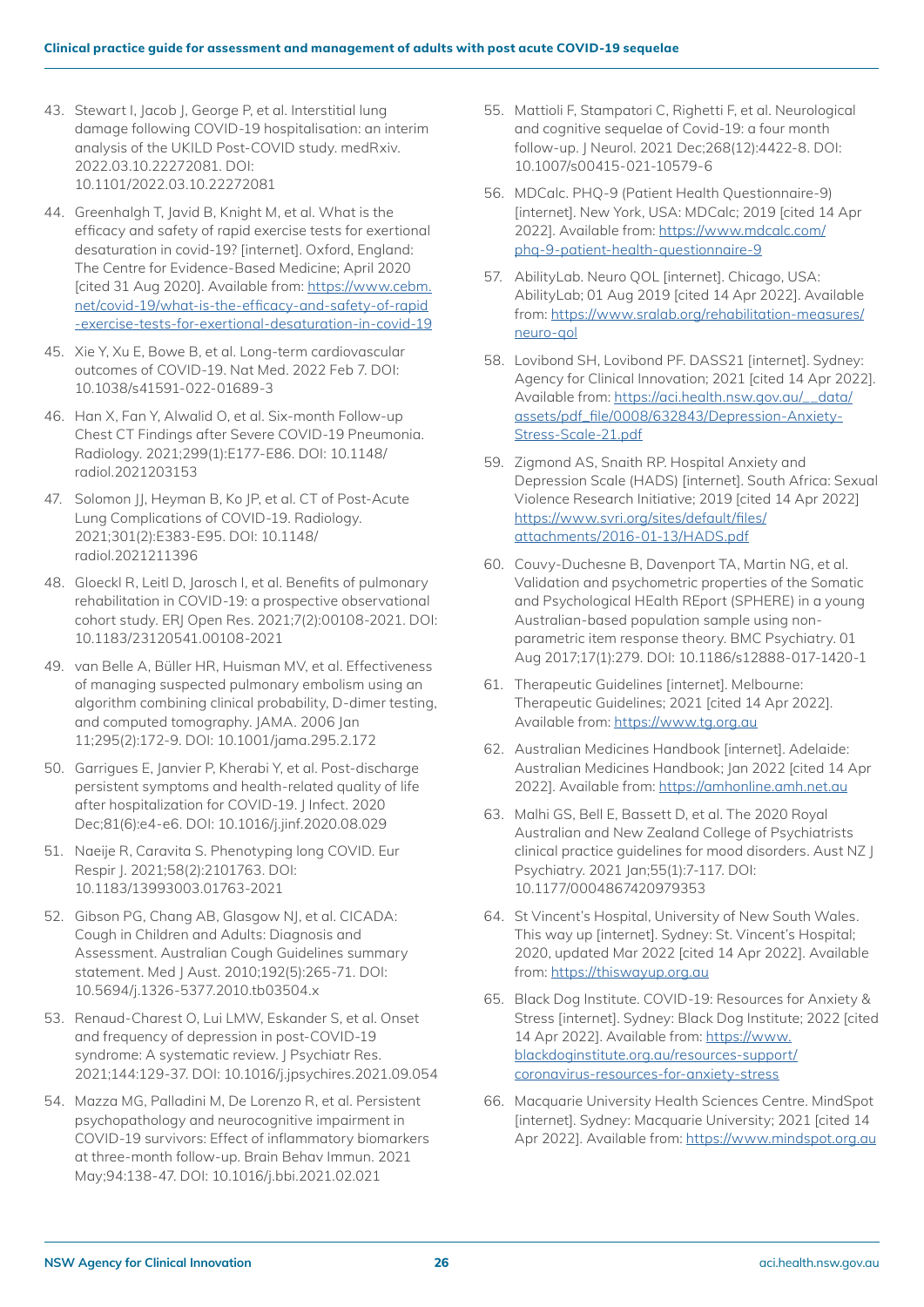- 67. Swinburne University National eTherapy Centre. Mental Health Online [internet]. Ver 3.0.5.26282. Victoria: Swinburne University; 2022 [cited 14 Apr 2022]. Available from: <https://www.mentalhealthonline.org.au>
- 68. Australian National University. moodgym [internet]. Canberra: e-hub Health; n.d. [cited 14 Apr 2022]. Available from: <https://moodgym.com.au>
- 69. Janiri D, Carfì A, Kotzalidis GD, et al. Posttraumatic Stress Disorder in Patients After Severe COVID-19 Infection. JAMA Psychiatry. 2021 May 1;78(5):567-9. DOI: 10.1001/jamapsychiatry.2021.0109
- 70. American Psychiatric Association. Diagnostic and Statistical Manual of Mental Disorders : DSM-5 [Electronic book]. Washington, D.C: American Psychiatric Association; 2013. Available from: [https://](https://dsm.psychiatryonline.org/doi/book/10.1176/appi.books.9780890425787) [dsm.psychiatryonline.org/doi/book/10.1176/appi.](https://dsm.psychiatryonline.org/doi/book/10.1176/appi.books.9780890425787) [books.9780890425787](https://dsm.psychiatryonline.org/doi/book/10.1176/appi.books.9780890425787)
- 71. Cooper I, Phelps AI, Ng CH, et al. Diganosis and treatment of post-traumatic stress disorder during the COVID-19 pandemic. Aust | Gen Pract. 2020 Dec;49(12):785-9. DOI: 10.31128/ajgp-07-20-5557
- 72. Lei L, Zhu H, Li Y, et al. Prevalence of post-traumatic stress disorders and associated factors one month after the outbreak of the COVID-19 among the public in southwestern China: a cross-sectional study. BMC Psychiatry. 2021 Nov 4;21(1):545. DOI: 10.1186/ s12888-021-03527-1
- 73. Rawal G, Yadav S, Kumar R. Post-intensive Care Syndrome: an Overview. J Transl Int Med. 2017;5(2):90-2. DOI: 10.1515/jtim-2016-0016
- 74. World Health Organization. International Classification of Diseases, 11th revision (ICD-11) [internet]. Version 2. Switzerland: WHO; 2019, updated 2022 [cited 14 Apr 2022]. Available from: <https://icd.who.int>
- 75. National Health and Medical Research Council. Australian guidelines for the prevention and treatment of acute stress disorder, posttraumatic stress disorder and complex PTSD. Victoria: Phoenix Australia; 2021 [cited 14 Apr 2022]. Available from: [https://www.](https://www.phoenixaustralia.org/australian-guidelines-for-ptsd) [phoenixaustralia.org/australian-guidelines-for-ptsd](https://www.phoenixaustralia.org/australian-guidelines-for-ptsd)
- 76. Ceban F, Ling S, Lui LMW, et al. Fatigue and cognitive impairment in Post-COVID-19 Syndrome: A systematic review and meta-analysis. Brain Behav Immun. 2021;101:93-135. DOI: 10.1016/j.bbi.2021.12.020
- 77. Folstein MF, Folstein SE, McHugh PR. "Mini-mental state". A practical method for grading the cognitive state of patients for the clinician. J Psychiatr Res. 1975 Nov;12(3):189-98. DOI: 10.1016/0022-3956(75)90026-6
- 78. Nasreddine ZS, Phillips NA, Bédirian V, et al. The Montreal Cognitive Assessment, MoCA: a brief screening tool for mild cognitive impairment. J Am Geriatr Soc. 2005 Apr;53(4):695-9. DOI: 10.1111/j.1532-5415.2005.53221.x
- 79. Storey JE, Rowland JTJ, Conforti DA, et al. The Rowland Universal Dementia Assessment Scale (RUDAS): a multicultural cognitive assessment scale. International Psychogeriatrics. 2004;16(1):13-31. DOI: 10.1017/ S1041610204000043
- 80. Marsh G, Inglis M, Smith K, et al. Validation of the Kimberley Indigenous Cognitive Assessment Tool (KICA) in rural and remote Indigenous communities of the Northern Territory [internet]. Northern Territory: Dementia Australia; 2020 [cited 14 Apr 2022]. Available from: [https://www.dementia.org.au/sites/default/files/](https://www.dementia.org.au/sites/default/files/Validation_of_the_Kimberley_Indigenous_Cognitive_Assessment_tool_%28KICA%29.pdf) [Validation\\_of\\_the\\_Kimberley\\_Indigenous\\_Cognitive\\_](https://www.dementia.org.au/sites/default/files/Validation_of_the_Kimberley_Indigenous_Cognitive_Assessment_tool_%28KICA%29.pdf) [Assessment\\_tool\\_%28KICA%29.pdf](https://www.dementia.org.au/sites/default/files/Validation_of_the_Kimberley_Indigenous_Cognitive_Assessment_tool_%28KICA%29.pdf)
- 81. Dementia Collaborative Research Centre. General Practitioner Assessment of Cognition [internet]. Sydney: University of New South Wales; 2016 [cited 14 Apr 2022]. Available from: <http://gpcog.com.au>
- 82. Taquet M, Geddes JR, Husain M, et al. 6-month neurological and psychiatric outcomes in 236379 survivors of COVID-19: a retrospective cohort study using electronic health records. Lancet Psychiatry. 2021;8(5):416-27. DOI: 10.1016/ S2215-0366(21)00084-5
- 83. Janssen MF, Bonsel GJ, Luo N. Is EQ-5D-5L Better Than EQ-5D-3L? A Head-to-Head Comparison of Descriptive Systems and Value Sets from Seven Countries. Pharmacoeconomics. 2018 Jun;36(6):675-97. DOI: 10.1007/s40273-018-0623-8
- 84. Mahoney FI, Barthel DW. Functional Evaluation: The Barthel Index. Md State Med J. 1965 Feb;14:61-5.
- 85. Ware J, Jr., Kosinski M, Keller SD. A 12-Item Short-Form Health Survey: construction of scales and preliminary tests of reliability and validity. Med Care. 1996 Mar;34(3):220-33. DOI: 10.1097/00005650-199603000-00003
- 86. Graham EL, Clark JR, Orban ZS, et al. Persistent neurologic symptoms and cognitive dysfunction in non-hospitalized Covid-19 "long haulers". Ann Clin Transl Neurol. 2021 May;8(5):1073-85. DOI: 10.1002/ acn3.51350
- 87. Kalter L. Scientists See Hope in New Therapy for COVID Brain Fog Patients [internet]. WebMD; 10 Feb 2022 [cited 14 Apr 2022]. Available from: [https://www.](https://www.webmd.com/lung/news/20220210/hope-for-covid-brain-fog) [webmd.com/lung/news/20220210/](https://www.webmd.com/lung/news/20220210/hope-for-covid-brain-fog) [hope-for-covid-brain-fog](https://www.webmd.com/lung/news/20220210/hope-for-covid-brain-fog)
- 88. Sozzi M, Algeri L, Corsano M, et al. Neuropsychology in the Times of COVID-19. The Role of the Psychologist in Taking Charge of Patients With Alterations of Cognitive Functions. Front Neurol. 2020 2020-October-15;11. DOI: 10.3389/fneur.2020.573207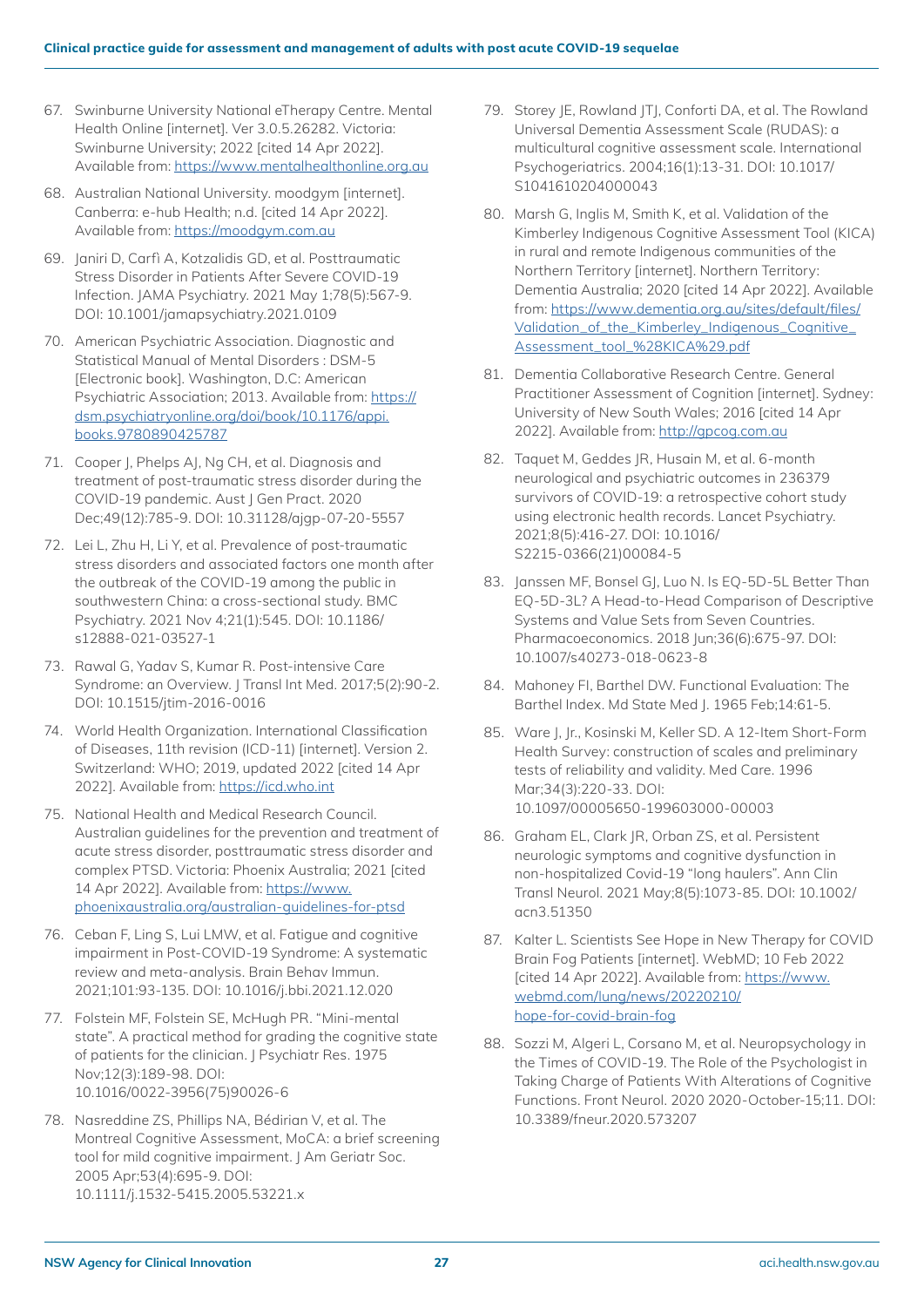- 89. Fernández-de-las-Peñas C, Navarro-Santana M, Plaza-Manzano G, et al. Time course prevalence of post-COVID pain symptoms of musculoskeletal origin in patients who had survived to severe acute respiratory syndrome coronavirus 2 infection: a systematic review and meta-analysis. PAIN. 9000. DOI: 10.1097/j. pain.0000000000002496
- 90. Beauchamp MK, Joshi D, McMillan J, et al. Assessment of Functional Mobility After COVID-19 in Adults Aged 50 Years or Older in the Canadian Longitudinal Study on Aging. JAMA Network Open. 2022;5(1):e2146168-e. DOI: 10.1001/jamanetworkopen.2021.46168
- 91. World Health Organization. International classification of functioning, disability and health: children and youth version: ICF-CY [internet]. Geneva: World Health Organization; 2007 updated 2012 [cited 14 Apr 2022]. Available from: [https://apps.who.int/iris/](https://apps.who.int/iris/handle/10665/43737) [handle/10665/43737](https://apps.who.int/iris/handle/10665/43737)
- 92. Physiopedia. Physical Activity Scale for the Elderly (PASE). Physiopedia; 12 Apr 2020 [cited 14 Apr 2022]. Available from: [https://www.physio-pedia.com/index.](https://www.physio-pedia.com/index.php?title=Physical_Activity_Scale_for_the_Elderly_(PASE)&oldid=235382) [php?title=Physical\\_Activity\\_Scale\\_for\\_the\\_Elderly\\_](https://www.physio-pedia.com/index.php?title=Physical_Activity_Scale_for_the_Elderly_(PASE)&oldid=235382) [\(PASE\)&oldid=235382](https://www.physio-pedia.com/index.php?title=Physical_Activity_Scale_for_the_Elderly_(PASE)&oldid=235382)
- 93. Bohannon RW, Crouch R. 1-Minute Sit-to-Stand Test, Systematic Review of Procedures, Performance, and Clinimetric Properties. J Cardiopulm Rehabil Prev. 2019 Jan;39(1):2-8. DOI: 10.1097/hcr.0000000000000336
- 94. Greenhalgh T, Knight M, A'Court C, et al. Management of post-acute covid-19 in primary care. BMJ. 2020;370:m3026. DOI: 10.1136/bmj.m3026
- 95. Bisaccia G, Ricci F, Recce V, et al. Post-Acute Sequelae of COVID-19 and Cardiovascular Autonomic Dysfunction: What Do We Know? | Cardiovasc Dev Dis. 2021 Nov 15;8(11). DOI: 10.3390/jcdd8110156
- 96. Huang B, Yan H, Hu L, et al. The Contribution of Psychological Distress to Resting Palpitations in Patients Who Recovered from Severe COVID-19. Int | Gen Med. 2021;14:9371-8. DOI: 10.2147/ijgm.S334715
- 97. Dixit NM, Churchill A, Nsair A, et al. Post-Acute COVID-19 Syndrome and the cardiovascular system: What is known? Am Heart J Plus. 2021 May;5:100025. DOI: 10.1016/j.ahjo.2021.100025
- 98. Chew DP, Scott IA, Cullen L, et al. National Heart Foundation of Australia & Cardiac Society of Australia and New Zealand: Australian Clinical Guidelines for the Management of Acute Coronary Syndromes 2016. Heart Lung Circ. 2016 Sep;25(9):895-951. DOI: 10.1016/j. hlc.2016.06.789
- 99. NSW Ministry of Health. Pathway for acute coronary syndrome assessment (PACSA). GL2019\_014. Sydney: NSW Ministry of Health; 2019. Available from: [https://](https://www1.health.nsw.gov.au/pds/ActivePDSDocuments/GL2019_014.pdf) [www1.health.nsw.gov.au/pds/ActivePDSDocuments/](https://www1.health.nsw.gov.au/pds/ActivePDSDocuments/GL2019_014.pdf) [GL2019\\_014.pdf](https://www1.health.nsw.gov.au/pds/ActivePDSDocuments/GL2019_014.pdf)
- 100.Bavishi C, Bonow RO, Trivedi V, et al. Special Article - Acute myocardial injury in patients hospitalized with COVID-19 infection: A review. Prog Cardiovasc Dis. 2020 Sep-Oct;63(5):682-9. DOI: 10.1016/j.pcad.2020.05.013
- 101. Burges Watson DL, Campbell M, Hopkins C, et al. Altered smell and taste: Anosmia, parosmia and the impact of long Covid-19. PloS one. 2021;16(9):e0256998-e. DOI: 10.1371/journal. pone.0256998
- 102. Vaira LA, Gessa C, Deiana G, et al. The Effects of Persistent Olfactory and Gustatory Dysfunctions on Quality of Life in Long-COVID-19 Patients. Life (Basel). 2022;12(2):141. DOI: 10.3390/life12020141
- 103. Gane SB, Kelly C, Hopkins C. Isolated sudden onset anosmia in COVID-19 infection. A novel syndrome? Rhinology. 2020 Jun 1;58(3):299-301. DOI: 10.4193/ Rhin20.114
- 104.Whitcroft KL, Hummel T. Olfactory Dysfunction in COVID-19: Diagnosis and Management. JAMA. 2020 Jun 23;323(24):2512-4. DOI: 10.1001/jama.2020.8391
- 105. The StayWell Company. Smell and Taste Disorders [internet]. Los Angeles, USA: Cedars-Sinai; 2021 [cited 14 Apr 2022]. Available from: [https://www.cedars-sinai.](https://www.cedars-sinai.org/health-library/diseases-and-conditions/s/smell-and-taste-disorders.html) [org/health-library/diseases-and-conditions/s/smell-and](https://www.cedars-sinai.org/health-library/diseases-and-conditions/s/smell-and-taste-disorders.html)[taste-disorders.html](https://www.cedars-sinai.org/health-library/diseases-and-conditions/s/smell-and-taste-disorders.html)
- 106.Kronenbuerger M, Pilgramm M. Olfactory Training. [updated 3 Jan 2022]. In: StatPearls [internet]. Treasure Island (FL): StatPearls Publishing; 2022 Jan- [cited 14 Apr 2022]. Available from: [https://www.ncbi.nlm.nih.](https://www.ncbi.nlm.nih.gov/books/NBK567741) [gov/books/NBK567741](https://www.ncbi.nlm.nih.gov/books/NBK567741)